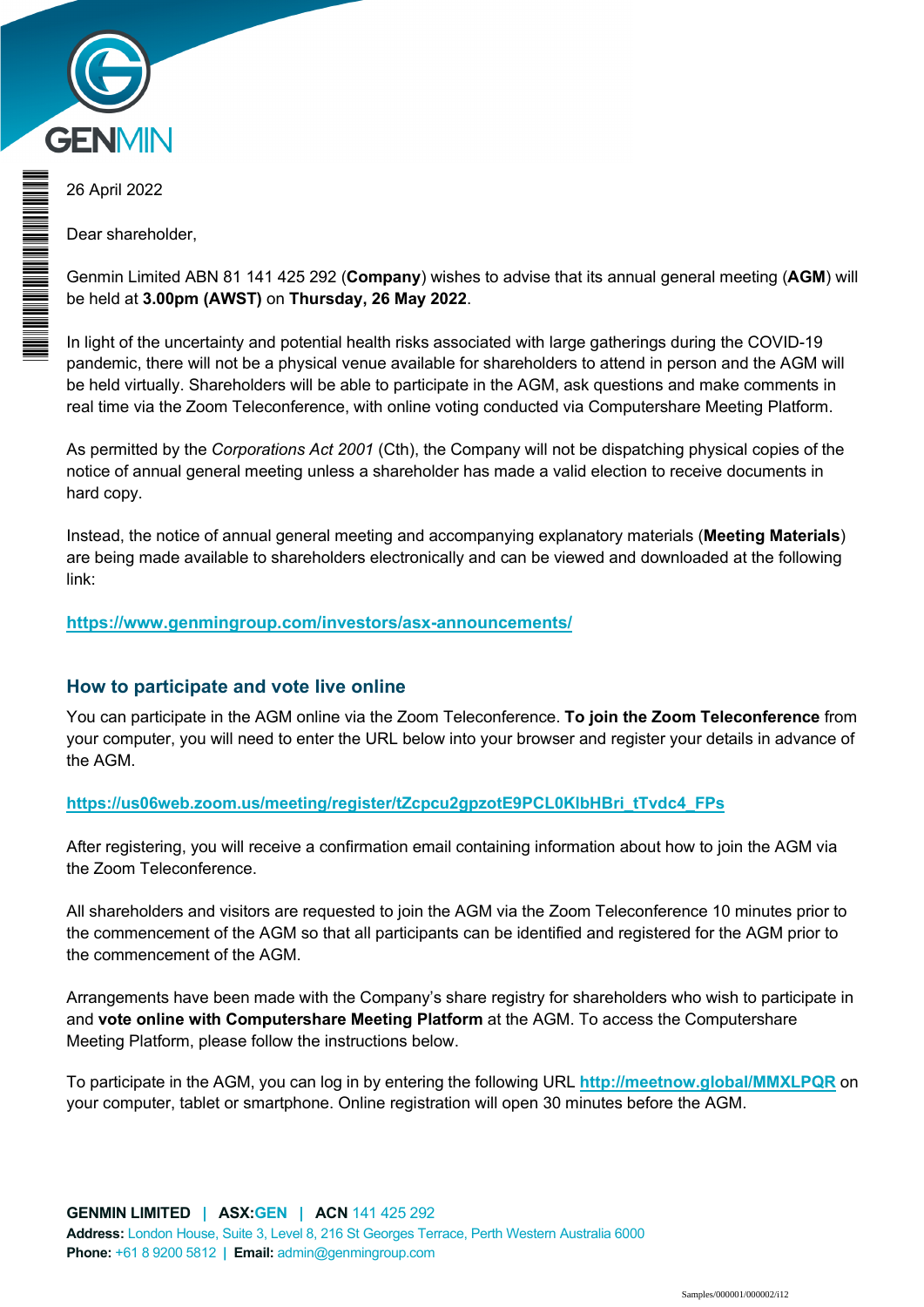

To make the registration process quicker, please have your SRN/HIN and registered postcode or country code ready. Proxyholders will need to contact Computershare prior to the AGM to obtain their login details. To participate in the AGM online follow the instructions below.

**Step 1:** Click on 'Join Meeting Now'.

**Step 2:** Enter your SRN/HIN. Proxyholders will need to contact Computershare on +61 3 9415 4024 prior to the AGM to obtain their login details.

**Step 3:** Enter your postcode registered to your holding if you are an Australian security holder. If you are an overseas security holder select the country of your registered holding from the drop-down list.

**Step 4:** Accept the Terms and Conditions and 'Click Continue'.

You can cast votes at the appropriate times while the AGM is in progress.

#### **How to ask questions**

Shareholders will be given an opportunity to ask questions at the AGM, however, we welcome questions from shareholders before the AGM. Questions should relate to matters relevant to the business of the AGM (including matters arising from the Financial Report, the Directors' Report including the remuneration report or the content of the auditor's report), general questions regarding the performance, business or management of the Company, and relevant questions about the conduct of the audit.

You can ask the Company or the auditor a question prior to the AGM by email to marnie.yazmadjian@genmingroup.com. Your questions must be received on or before 23 May 2022.

The chair of the AGM will endeavour to answer as many of the frequently asked questions as possible at the AGM. However, there may not be sufficient time available at the AGM to address all of the questions raised. The Company and its auditor will not be sending individual replies.

Your proxy voting instruction must be received by **3.00pm (AWST)** on **Tuesday, 24 May 2022**, being not later than 48 hours before the commencement of the AGM. Any proxy voting instructions received after that time will not be valid for the scheduled AGM. The Company strongly encourages all shareholders to submit their personalised proxy form as instructed prior to the AGM.

The Meeting Materials should be read in their entirety. If shareholders are in doubt as to how they should vote, they should seek advice from their professional advisers prior to voting.

Further information and support on how to use the Computershare Meeting Platform for the AGM is available by calling Computershare. Should you have any difficulties, you can contact the registry by telephone on 1300 850 505 (within Australia) and +61 3 9415 4000 (overseas).

Yours/sincerely.

**Leonard Math** 

**Company Secretary**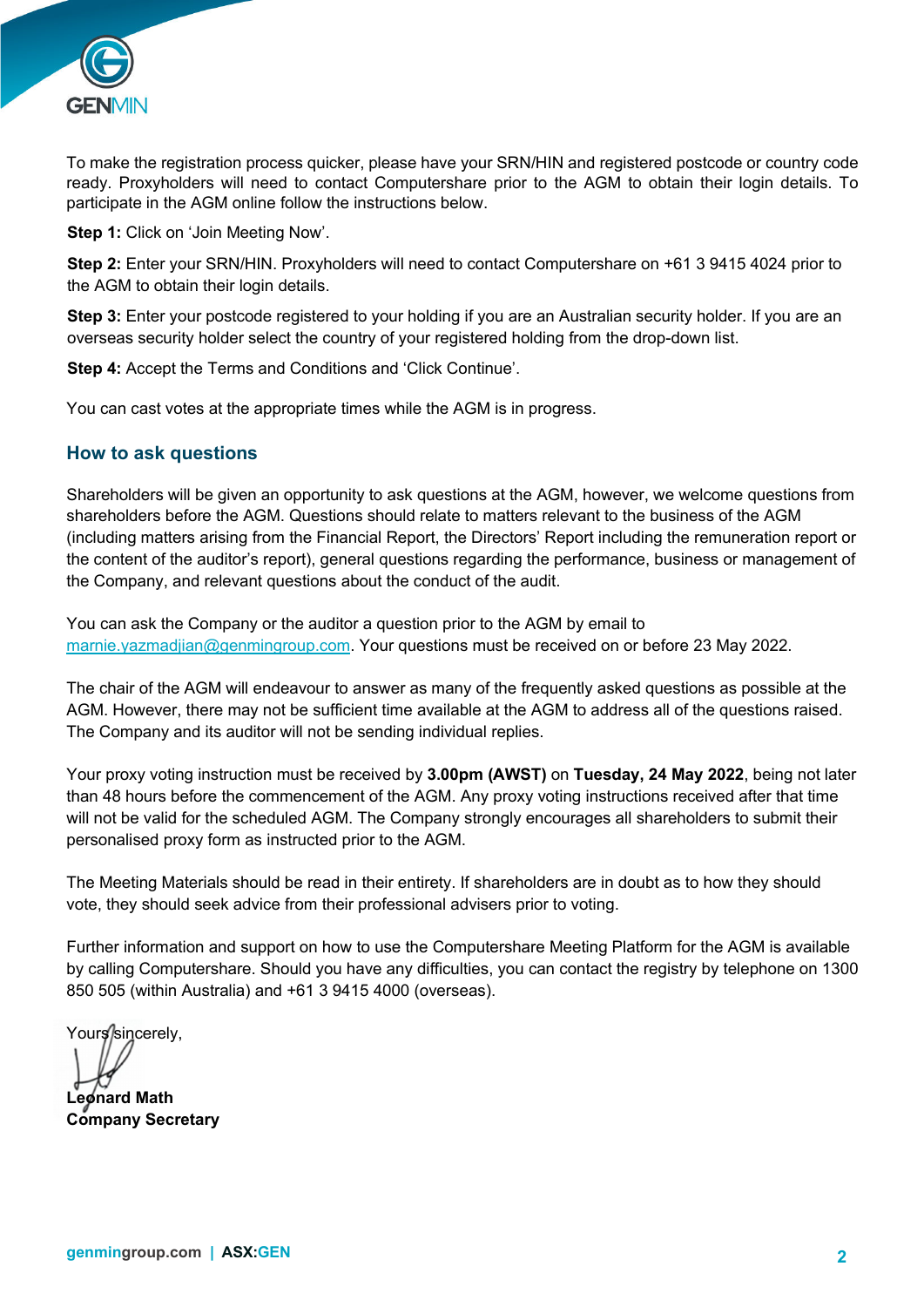

# Notice of Annual General Meeting

## Thursday 26 May 2022 via Zoom Teleconference

Notice is hereby given that the annual general meeting (**AGM**) of Genmin Limited ABN 81 141 425 292 (**Company**) will be held at **3.00pm (AWST)** on **26 May 2022**.

In light of the uncertainty and potential health risks associated with large gatherings during the COVID-19 pandemic, there will not be a physical venue available for Shareholders to attend in person and the AGM will be held virtually. Shareholders will be able to participate in the AGM, ask questions and make comments in real time via the Zoom Teleconference, with online voting conducted via Computershare Meeting Platform.

Explanatory Materials accompany and form part of this Notice of Meeting and provide additional information on the Resolutions to be considered at the AGM. Terms used in this Notice of Meeting and the Explanatory Materials are defined in the Glossary.

**This Notice of Meeting and the Explanatory Materials should be read in their entirety. If Shareholders are in doubt as to how they should vote, they should seek advice from their professional advisers prior to voting.**

**Should you wish to discuss the matters in this Notice of Meeting please do not hesitate to contact Ms Marnie Yazmadjian on (+61 8) 9200 5812.**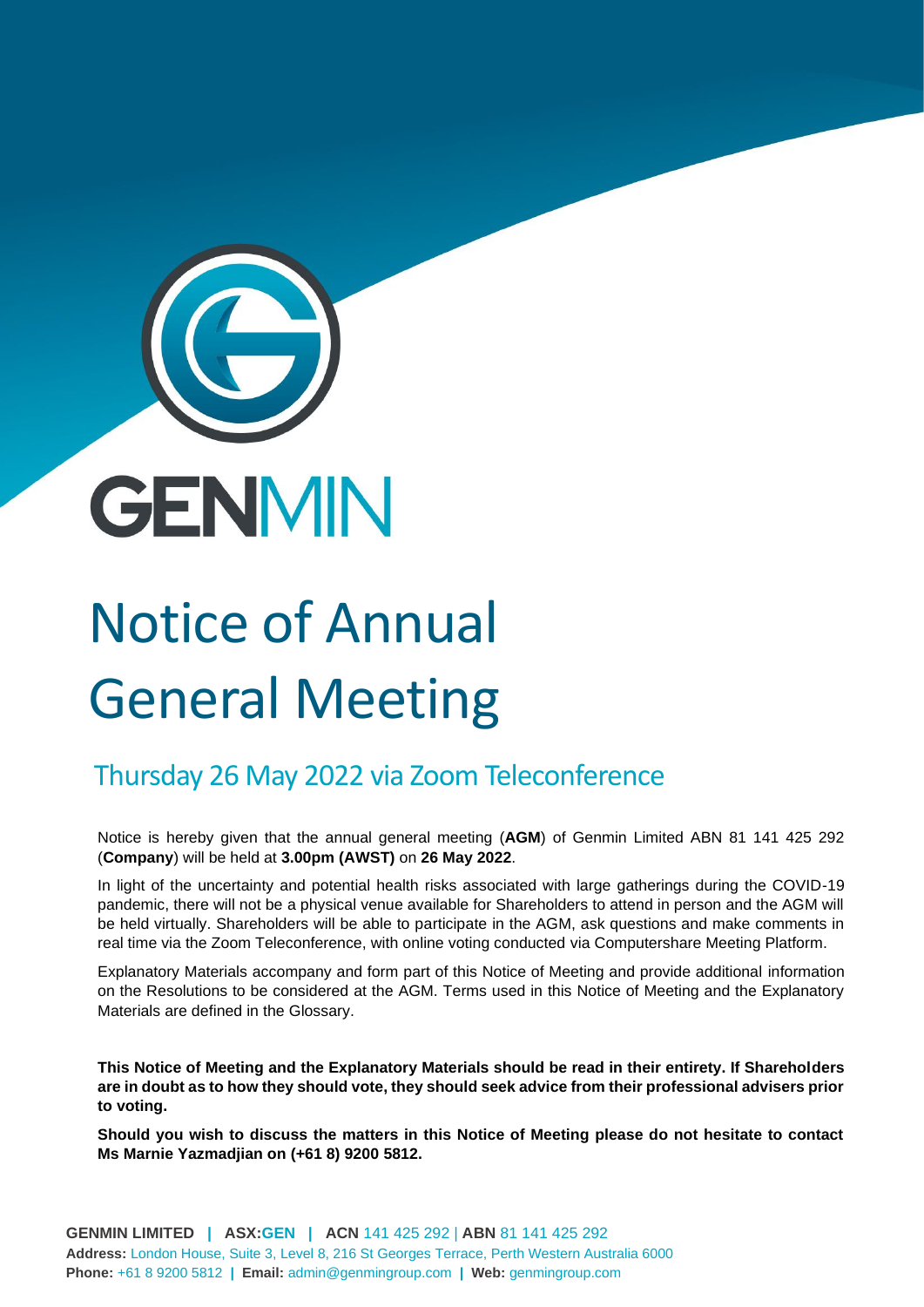

## **AGENDA** ORDINARY BUSINESS

### **1. Financial Reports**

To receive and consider the financial report of the Company and the reports of the Directors and auditor for the year ended 31 December 2021.

Shareholders are invited to ask questions or make comments on these reports. A representative of the Company's auditor will be at the AGM to respond to any questions raised of the auditor or on the auditor's report in accordance with the Corporations Act.

**Note:** There is no requirement for Shareholders to approve these reports.

#### **2. Resolution 1 – Re-election of Director – Mr Salvatore Pietro Amico**

To consider and, if thought fit, to pass the following resolution as an **ordinary resolution:**

*"That Mr Salvatore Pietro Amico, being a Director who retires by rotation in accordance with the Constitution and the Listing Rules and, being eligible, offers himself for re-election as a Director, is re-elected as a Director."*

## **3. Resolution 2 – Remuneration Report**

To consider and, if thought fit, to pass the following resolution as a non-binding **ordinary resolution:**

*"That the Remuneration Report for the year ended 31 December 2021 be adopted."*

**Note:** The Remuneration Report is set out in the 2021 Annual Report of the Company. In accordance with the Corporations Act, the vote on this resolution is advisory only and does not bind the Directors or the Company.

**Voting prohibition statement:** The Company will disregard any votes cast on Resolution 2:

- by or on behalf of a member of the Key Management Personnel whose remuneration details are included in the remuneration report for the year ended 31 December 2021 or a Closely Related Party of any such member of the Key Management Personnel (regardless of the capacity in which the vote is cast); or
- as a proxy by a person who is a member of the Key Management Personnel at the time of the AGM or by a Closely Related Party of any such member of the Key Management Personnel,

unless the vote is cast as proxy for a person entitled to vote on Resolution 2 and:

- the vote is cast in accordance with a direction on the Proxy Form specifying how the proxy is to vote on the resolution; or
- the vote is cast by the Chairman of the AGM and the Proxy Form expressly authorises the Chairman to exercise the proxy and vote as the Chairman decides even though the resolution is connected directly or indirectly with the remuneration of members of the Key Management Personnel.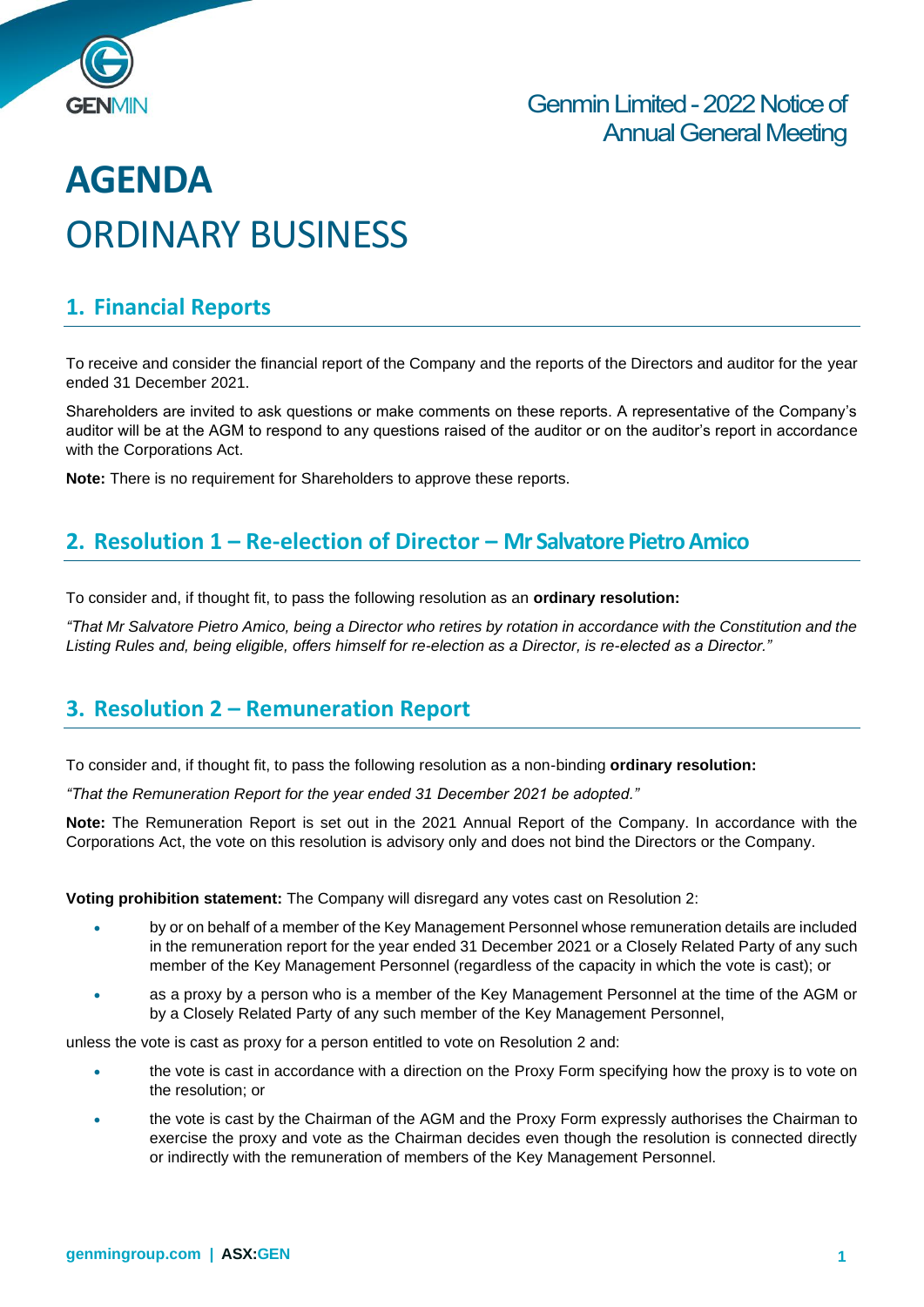

## SPECIAL BUSINESS

## **4. Resolution 3 – Approval of grant of Performance Rights to Mr Giuseppe Vince Ariti**

To consider and, if thought fit, to pass the following resolution as an **ordinary resolution:**

*"That, for the purposes of section 208 of the Corporations Act and Listing Rule 10.14 and for all other purposes, approval be given for the Company to grant 2,735,000 Performance Rights to Mr Giuseppe Vince Ariti, Managing Director and Chief Executive Officer, or his nominee, under the Company's Performance Rights Plan on the terms set out in the Explanatory Materials."*

**Voting exclusion statement:** The Company will disregard any votes cast in favour of Resolution 3 by or on behalf of:

- a person referred to in Listing Rule 10.14.1, 10.14.2 or 10.14.3 who is eligible to participate in the Company's Performance Rights Plan (including Mr Giuseppe Vince Ariti); or
- an associate of that person or those persons.

However, this does not apply to a vote cast in favour of Resolution 3 by:

- a person as proxy or attorney for a person who is entitled to vote on the resolution, in accordance with directions given to the proxy or attorney to vote on the resolution in that way; or
- the chair of the meeting as proxy for a person who is entitled to vote on the resolution, in accordance with a direction given to the chair to vote on the resolution as the chair decides; or
- a holder acting solely in a nominee, trustee, custodial or other fiduciary capacity on behalf of a beneficiary provided the following conditions are met:
	- $\circ$  the beneficiary provides written confirmation to the holder that the beneficiary is not excluded from voting, and is not an associate of a person excluded from voting, on the resolution; and
	- $\circ$  the holder votes on the resolution in accordance with directions given by the beneficiary to the holder to vote in that way.

**Voting prohibition statement:** A vote on Resolution 3 must not be cast (in any capacity) by or on behalf of a related party of the Company to whom the Resolution would permit a financial benefit to be given, or an associate of such a related party (**Excluded Party**). However, this prohibition does not apply if the vote is cast by a person as proxy appointed by writing that specifies how the proxy is to vote on the Resolution and it is not cast on behalf of an Excluded Party.

Further, a person appointed as a proxy must not vote, on the basis of that appointment, on Resolution 3 if:

- the proxy is either:
	- o a member of the Key Management Personnel; or
	- o a Closely Related Party of such a member; and
- the appointment does not specify the way the proxy is to vote on this Resolution.

Provided the Chairman is not an Excluded Party, the above prohibition does not apply if:

- the proxy is the Chairman; and
- the appointment expressly authorises the Chairman to exercise the proxy even though this Resolution is connected directly or indirectly with remuneration of a member of the Key Management Personnel.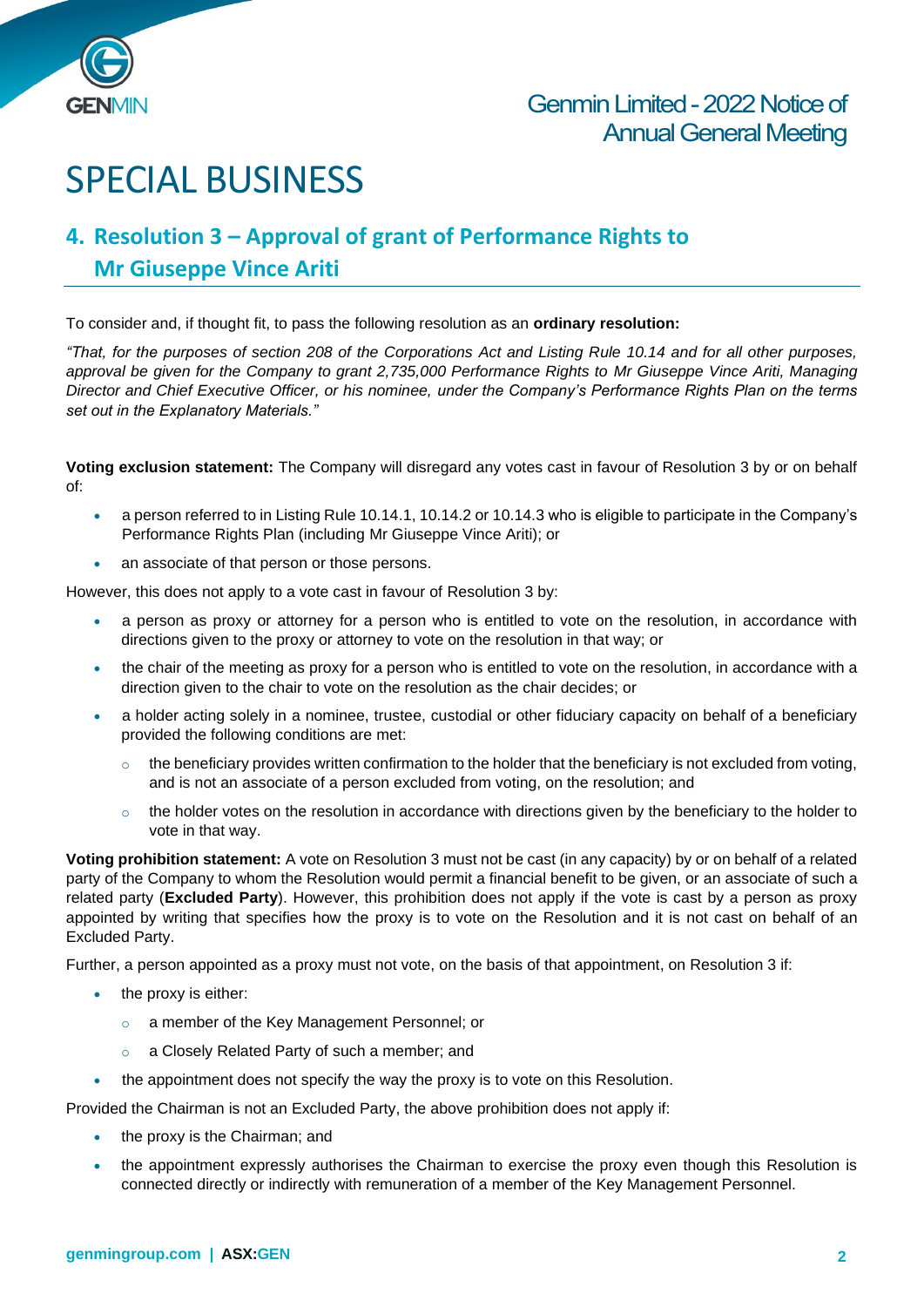

## **5. Resolution 4 – Approval of grant of Performance Rights to Mr Salvatore Pietro Amico**

To consider and, if thought fit, to pass the following resolution as an **ordinary resolution:**

*"That, for the purposes of section 208 of the Corporations Act and Listing Rule 10.14 and for all other purposes, approval be given for the Company to grant 480,000 Performance Rights to Mr Salvatore Pietro Amico, Non-Executive Director, or his nominee, under the Company's Performance Rights Plan on the terms set out in the Explanatory Materials."*

**Voting exclusion statement:** The Company will disregard any votes cast in favour of Resolution 4 by or on behalf of:

- a person referred to in Listing Rule 10.14.1, 10.14.2 or 10.14.3 who is eligible to participate in the Company's Performance Rights Plan (including Mr Salvatore Pietro Amico); or
- an associate of that person or those persons.

However, this does not apply to a vote cast in favour of Resolution 4 by:

- a person as proxy or attorney for a person who is entitled to vote on the resolution, in accordance with directions given to the proxy or attorney to vote on the resolution in that way; or
- the chair of the meeting as proxy for a person who is entitled to vote on the resolution, in accordance with a direction given to the chair to vote on the resolution as the chair decides; or
- a holder acting solely in a nominee, trustee, custodial or other fiduciary capacity on behalf of a beneficiary provided the following conditions are met:
	- $\circ$  the beneficiary provides written confirmation to the holder that the beneficiary is not excluded from voting, and is not an associate of a person excluded from voting, on the resolution; and
	- the holder votes on the resolution in accordance with directions given by the beneficiary to the holder to vote in that way.

**Voting prohibition statement:** A vote on Resolution 4 must not be cast (in any capacity) by or on behalf of an Excluded Party. However, this prohibition does not apply if the vote is cast by a person as proxy appointed by writing that specifies how the proxy is to vote on the Resolution and it is not cast on behalf of an Excluded Party.

Further, a person appointed as a proxy must not vote, on the basis of that appointment, on Resolution 4 if:

- the proxy is either:
	- o a member of the Key Management Personnel; or
	- o a Closely Related Party of such a member; and
- the appointment does not specify the way the proxy is to vote on this Resolution.

Provided the Chairman is not an Excluded Party, the above prohibition does not apply if:

- the proxy is the Chairman; and
- the appointment expressly authorises the Chairman to exercise the proxy even though this Resolution is connected directly or indirectly with remuneration of a member of the Key Management Personnel.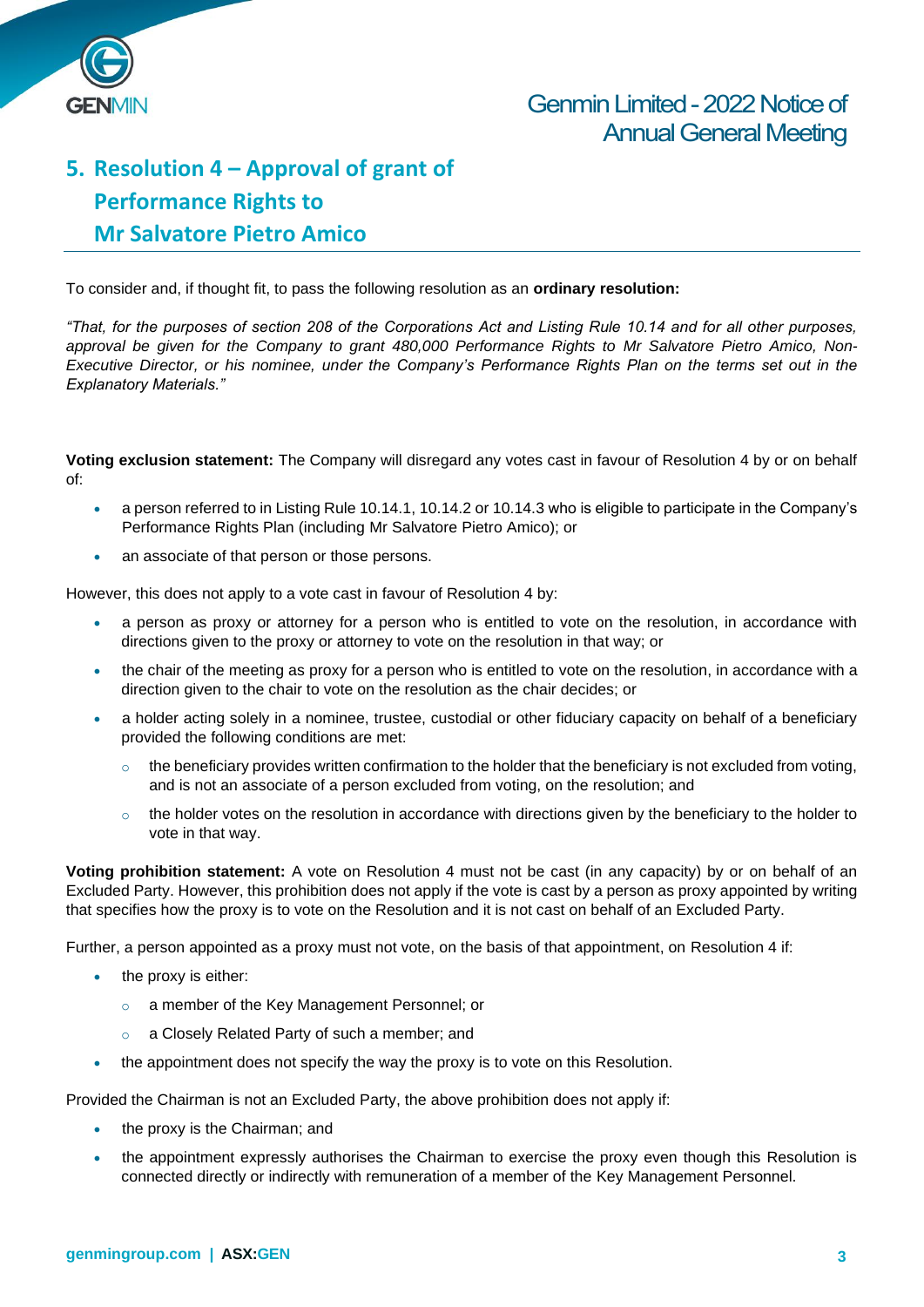

## Genmin Limited - 2022 Notice of Annual General Meeting

## **6. Resolution 5 – Approval of Additional 10% Placement Capacity**

To consider and, if thought fit, to pass the following resolution as a **special resolution:**

*"That, for the purposes of Listing Rule 7.1A and all other purposes, approval be given for the Company to issue Equity Securities of up to 10% of the issued share capital of the Company (at the time of issue or agreement to issue) calculated in accordance with the formula prescribed by Listing Rule 7.1A.2 and otherwise on the terms and conditions set out in the Explanatory Materials."*

**Voting exclusion statement:** The Company will disregard any votes cast in favour of Resolution 5 by or on behalf of:

- a person who is expected to participate in, or who will obtain a material benefit as a result of, the proposed issue (except a benefit solely by reason of being a holder of ordinary securities in the Company); or
- an associate of that person or those persons.

However, this does not apply to a vote cast in favour of Resolution 5 by:

- a person as proxy or attorney for a person who is entitled to vote on the resolution, in accordance with directions given to the proxy or attorney to vote on the resolution in that way; or
- the chair of the meeting as proxy for a person who is entitled to vote on the resolution, in accordance with a direction given to the chair to vote on the resolution as the chair decides; or
- a holder acting solely in a nominee, trustee, custodial or other fiduciary capacity on behalf of a beneficiary provided the following conditions are met:
	- $\circ$  the beneficiary provides written confirmation to the holder that the beneficiary is not excluded from voting, and is not an associate of a person excluded from voting, on the resolution; and
	- $\circ$  the holder votes on the resolution in accordance with directions given by the beneficiary to the holder to vote in that way.

#### **Date: 26 April 2022**

#### **BY ORDER OF THE BOARD**

**Giuseppe Vince Ariti** Managing Director and Chief Executive Officer Genmin Limited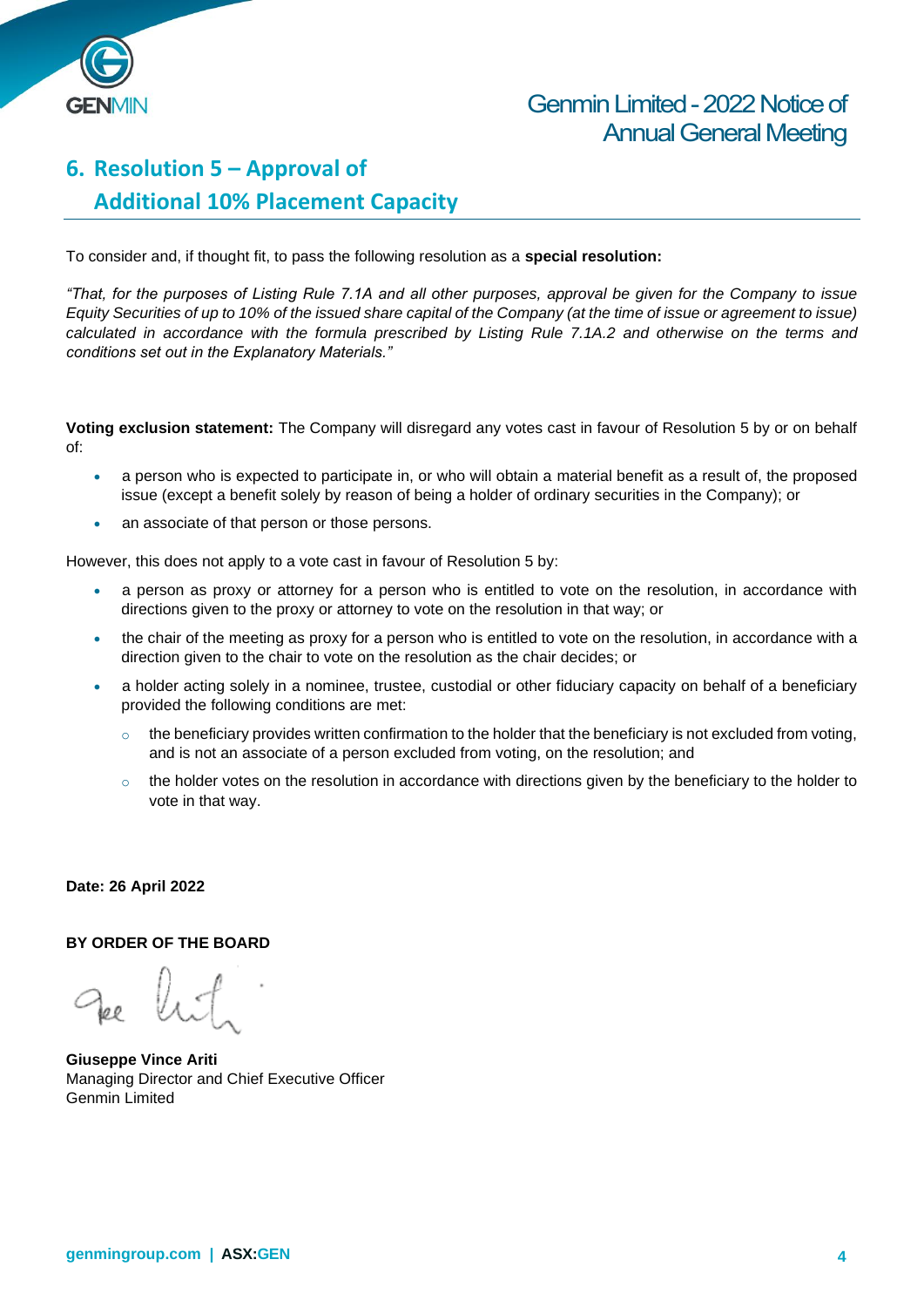

## **EXPLANATORY MATERIALS**

These Explanatory Materials form part of the Notice of Meeting and have been prepared to provide Shareholders with sufficient information to assess the merits of the Resolutions contained in the Notice of Meeting.

A Proxy Form is located at the end of the Explanatory Materials.

## **Voting entitlements**

The Board has determined that under regulation 7.11.37 of the Corporations Regulations 2001 (Cth), for the purposes of the AGM, Shares will be taken to be held by the persons who are the registered holders at 5.00pm (AWST) on 24 May 2022. Accordingly, share transfers registered after that time will be disregarded in determining entitlements to attend and vote at the AGM.

#### **Chairman**

Mr Michael Arnett will act as Chairman of the AGM (and, if Mr Michael Arnett is unable to attend, another Director will act as Chairman of the AGM).

### **Meeting information**

#### **How to participate and vote live online**

You can participate in the AGM online via the Zoom Teleconference. **To join the Zoom Teleconference** from your computer, you will need to enter the URL below into your browser and register your details in advance of the AGM.

**[https://us06web.zoom.us/meeting/register/tZcpcu2gpzotE9PCL0KlbHBri\\_tTvdc4\\_FPs](https://us06web.zoom.us/meeting/register/tZcpcu2gpzotE9PCL0KlbHBri_tTvdc4_FPs)**

After registering, you will receive a confirmation email containing information about how to join the AGM via the Zoom Teleconference.

All Shareholders and visitors are requested to join the AGM 10 minutes prior to the commencement of the AGM so that all participants can be identified and registered for the AGM prior to the commencement of the AGM.

Arrangements have been made with the Company's share registry for Shareholders who wish to participate in and **vote online with Computershare Meeting Platform** at the AGM. To access the Computershare Meeting Platform please follow the instructions below.

To participate in the meeting, you can log in by entering the following URL **<http://meetnow.global/MMXLPQR>** on your computer, tablet or smartphone. Online registration will open 30 minutes before the meeting.

To make the registration process quicker, please have your SRN/HIN and registered postcode or country code ready. Proxyholders will need to contact Computershare prior to the meeting to obtain their login details. To participate in the meeting online follow the instructions below.

**Step 1: Click on 'Join Meeting Now'.** 

**Step 2:** Enter your SRN/HIN. Proxyholders will need to contact Computershare on +61 3 9415 4024 prior to the meetings to obtain their login details.

**Step 3:** Enter your postcode registered to your holding if you are an Australian securityholder. If you are an overseas securityholder select the country of your registered holding from the drop-down list.

**Step 4:** Accept the Terms and Conditions and 'Click Continue'.

You can cast votes at the appropriate times while the meeting is in progress.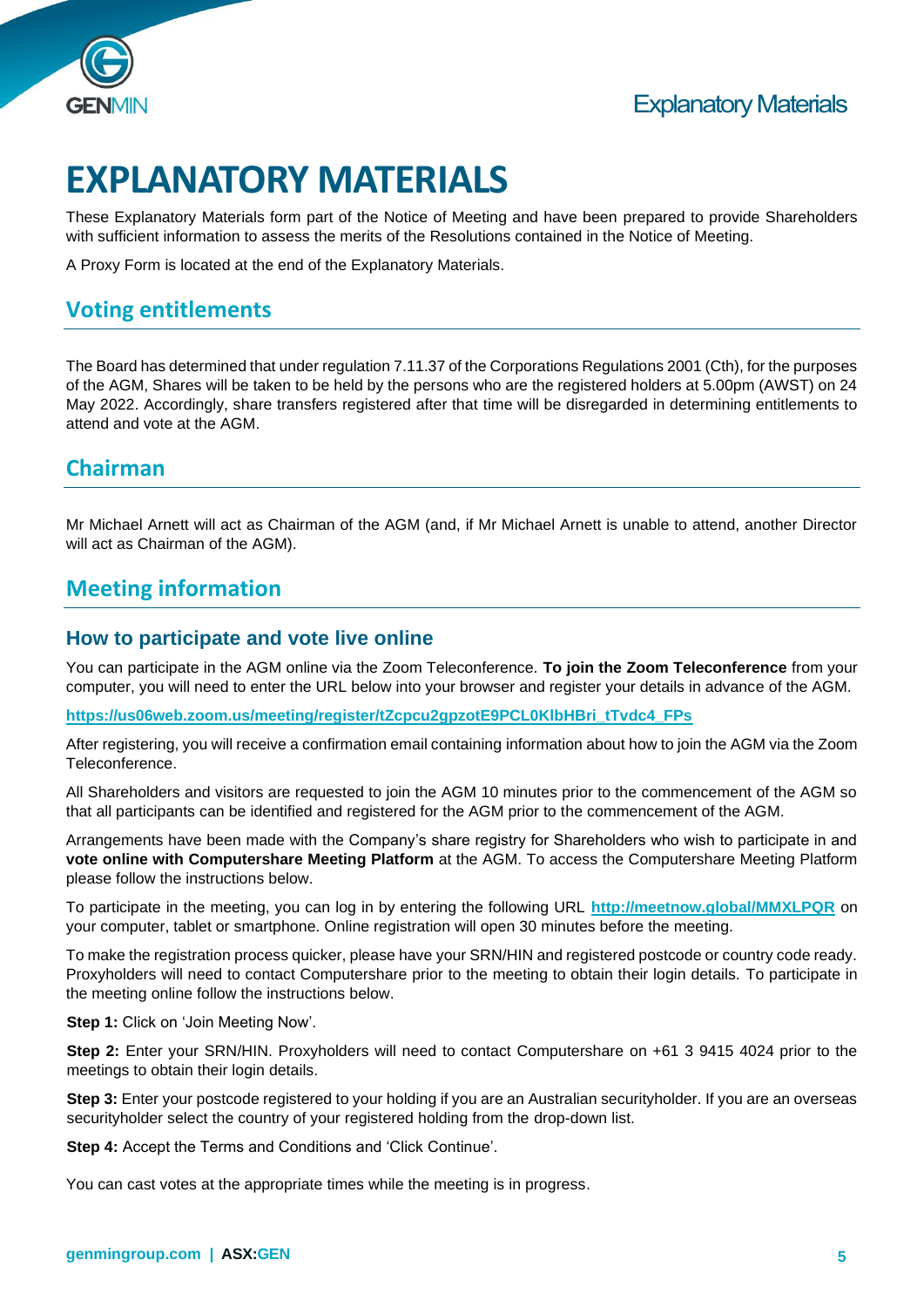



#### **Lodging Proxy Form prior to AGM**

If you are unable to participate in the AGM, you are encouraged to appoint a proxy to participate and vote on your behalf. If you direct your proxy how to vote, your votes will be cast at the AGM in accordance with your directions.

You can submit your Proxy Form online by visiting **[www.investorvote.com.au](http://www.investorvote.com.au/)**, or by post, fax, or mobile phone. See pages 7-8 for additional details.

Completed Proxy Forms (and any necessary supporting documents) must be received by the Company's share registry no later than 3.00pm (AWST) on 24 May 2022.

Even if you plan to participate in the AGM online, we encourage you to submit your proxy vote as early as possible so that your vote will be counted if for any reason you cannot participate on the day of the AGM (for example, if there is an issue with your internet connection that prevents you from participating online).

#### **How to ask questions**

Shareholders will be given an opportunity to ask questions at the AGM, however, we welcome questions from Shareholders before the AGM. Questions should relate to matters relevant to the business of the AGM (including matters arising from the Financial Report, the Directors' Report including the remuneration report or the content of the auditor's report), general questions regarding the performance, business or management of the Company, and relevant questions about the conduct of the audit.

You can ask the Company or the auditor a question prior to the AGM by email to [marnie.yazmadjian@genmingroup.com.](mailto:lucy.rowe@genmingroup.com)

Your questions must be received on or before 23 May 2022.

The Chair of the Meeting will endeavour to answer as many of the frequently asked questions as possible at the AGM. However, there may not be sufficient time available at the AGM to address all of the questions raised. The Company and its auditor will not be sending individual replies.

#### **Technical difficulties**

Technical difficulties may arise during the course of the AGM. The Chairman of the AGM has discretion as to whether and how the AGM should proceed if a technical difficulty arises. In exercising this discretion, the Chairman of the AGM will have regard to the number of Shareholders impacted and the extent to which participation in the business of the meeting is affected. Where the Chairman of the AGM considers it appropriate, the Chairman of the AGM may continue to hold the meeting and transact business, including conducting a poll and voting in accordance with valid proxy instructions. For this reason, Shareholders are encouraged to lodge a directed proxy in advance of the meeting even if they plan to participate in the meeting online.

#### **Opting in for hard copies**

To request a hard copy of the Notice of Meeting, please contact Ms Marnie Yazmadjian on (+61 8) 9200 5812 or by sending an email to marnie.yazmadijan@genmingroup.com.

#### **ASX Listing Rule 3.13.1**

Pursuant to Listing Rule 3.13.1, a failure by an entity to tell ASX the date of its annual general meeting and the closing date for receipt of nominations from persons wishing to be considered for election as a director at least five (5) business days before the closing date for the receipt of such nominations does not invalidate the meeting or the election of any director at the meeting.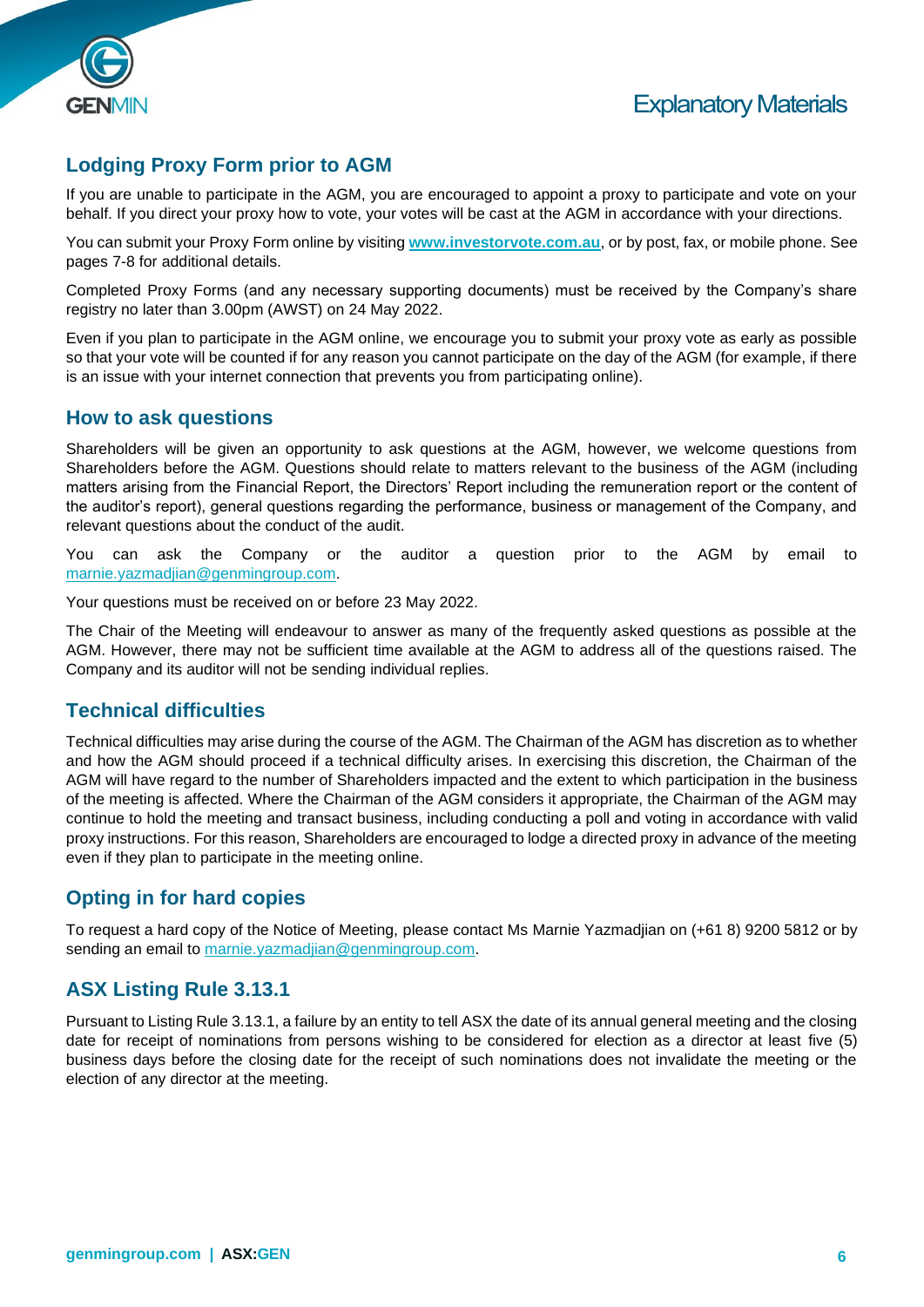

#### **How to vote**

- a) As a Shareholder, you can vote on the items of business by:
	- 1) participating in the AGM and voting online; or
	- 2) appointing a proxy, representative or attorney to vote on your behalf at the AGM.
- b) A proxy need not be a Shareholder of the Company.
- c) The Proxy Form sent with this Notice of Meeting should be used for the AGM.
- d) Each Shareholder who is entitled to cast two (2) or more votes at the AGM may appoint up to two (2) persons to act as proxies and may specify the proportion or number of votes that each proxy is entitled to exercise. If a Shareholder does not specify the proportion or number of that Shareholder's votes that each proxy may exercise, then each proxy will be entitled to exercise half of that Shareholder's votes. An additional Proxy Form will be supplied by the Company on request. No Shareholder may appoint more than two (2) proxies.
- e) In the case of a Shareholder who is an individual, a Proxy Form must be executed under the hand of the individual or their attorney duly authorised in writing and, in the case of a member that is a corporation, a Proxy Form must be executed by the corporation under common seal, pursuant to section 127 of the Corporations Act or under the hand of its duly authorised officer or attorney.
- f) Any Shareholder may by power of attorney appoint an attorney to act on his or her behalf and such power of attorney or a certified copy thereof must be received by the Company as set out in paragraph (l) below.
- g) Any corporation that is a Shareholder of the Company may appoint a representative to attend and vote for that corporation at the AGM. Appointments of corporate representatives must be received by the Company as set out in paragraph (l) below or handed in at the AGM when registering as a corporate representative.
- h) Any directed proxies that are not voted on a poll at the AGM by a Shareholder's appointed proxy will automatically default to the Chairman of the AGM, who is required to vote proxies as directed on a poll.
- i) Members of the Key Management Personnel (which includes each of the Directors) will not be able to vote as proxy on Resolutions 2, 3 and 4 unless the Shareholder directs them how to vote or, in the case of the Chairman of the AGM, unless the Shareholder expressly authorises him to do so.
- j) If a Shareholder intends to appoint a member of the Key Management Personnel (other than the Chairman of the AGM) as their proxy, the Shareholder should ensure that they direct the member of the Key Management Personnel how to vote on Resolutions 2, 3 and 4.
- k) If a Shareholder intends to appoint the Chairman of the AGM as their proxy for Resolutions 2, 3 and 4, Shareholders can direct the Chairman how to vote by marking one of the boxes for Resolutions 2, 3 and 4 (for example, if the Shareholder wishes to vote 'for', 'against' or to 'abstain' from voting). If a Shareholder does not direct the Chairman how to vote, then by submitting the Proxy Form, the Shareholder will be expressly authorising the Chairman to exercise the proxy in respect of Resolutions 2, 3 and 4 even though it is connected to the remuneration of members of the Key Management Personnel.
- l) Proxy Forms (including any instruments under which they have been executed) and powers of attorney granted by Shareholders must be received by the Company by **3.00pm (AWST)** on **24 May 2022** as follows:

#### **At the Company's share registry:**

1) by post to the Company's share registry:

Computershare Investor Services Pty Limited GPO Box 242 Melbourne VIC 3001

2) by facsimile to the Company's share registry:

1800 783 447 (within Australia) +61 3 9473 2555 (outside Australia)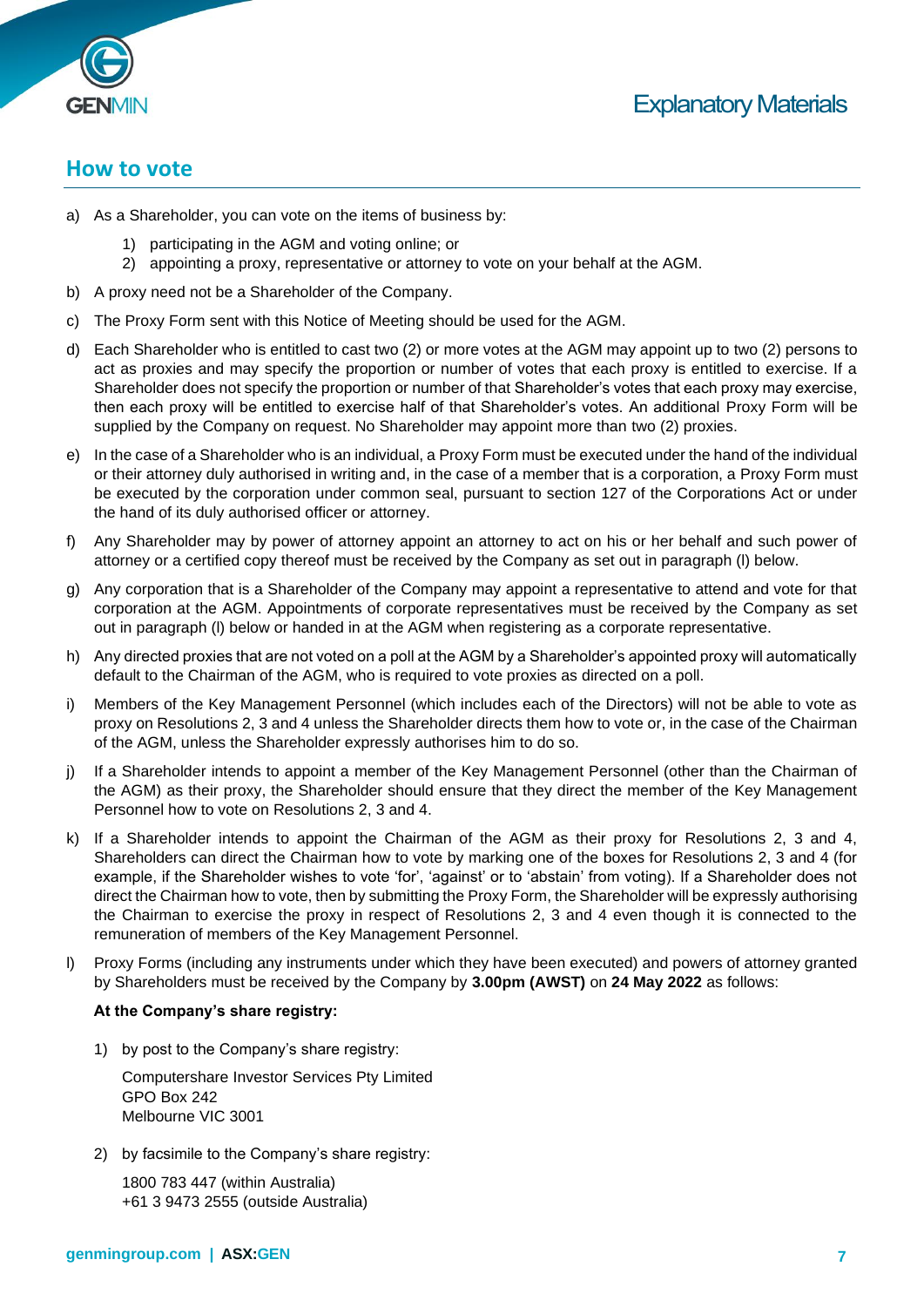

#### **Online**

Alternatively, Shareholders can register their proxy voting instructions online at **[www.investorvote.com.au](http://www.investorvote.com.au/)** by 3.00pm (AWST) on 24 May 2022. Please refer to the enclosed Proxy Form for more information about submitting proxy voting instructions online.

#### **Mobile**

Alternatively, Shareholders can vote using their mobile phone by scanning the QR Code on the Proxy Form and following the prompts.

#### **Custodians and nominees**

Custodians and nominees are able to vote online at **[www.intermediaryonline.com](http://www.intermediaryonline.com/)**.

#### **Enquiries**

If you have any questions in respect of the matters set out in the Notice, you can contact Ms Marnie Yazmadjian on +61 8 9200 5812 or by sending an email to [marnie.yazmadjian@genmingroup.com.](mailto:marnie.yazmadjian@genmingroup.com)

#### **1. Resolution 1 – Re-election of Director – Mr Salvatore Pietro Amico**

As required by the Constitution and the Listing Rules, Mr Salvatore Pietro Amico retires as a Director by rotation and, being eligible, offers himself for re-election.

#### **Experience and qualifications**

Mr Amico has been a Director since 1 May 2019, and is a Belgium national currently residing in France. He has a degree in Metallurgical Engineering from Université de Mons, located in Belgium, and in 2003 completed the Advanced Management Programme at INSEAD, France.

Between 2013 and October 2018 he was the General Representative of Eramet (a global, diversified French mining and metallurgical group with its principal listing on the Paris stock exchange (ERA.PA)) in Gabon, resident in Libreville. Eramet (through its majority holding in COMILOG) owns and operates the Moanda manganese deposits. Eramet is also the majority owner of SETRAG, the entity operating the Trans-Gabon Railway.

Amongst other responsibilities, whilst Mr Amico was the General Representative of Eramet in Gabon, he oversaw the final permitting and government negotiations, construction and commissioning of the EUR228 million COMILOG metallurgical plant, which value adds manganese ore to manganese metal and silico-manganese (SiMn).

Prior to 2013, Mr Amico held various roles at Eramet including Head of the Chemicals Business Unit based in Paris, CEO of the manganese salts and oxides business with production sites in the USA, China, Europe and Mexico, and two years as head of Guangxi Eramet Comilog Chemicals Ltd based in Shanghai, China.

Mr Amico has had no other listed directorships in the previous 3 years.

#### **Recommendation of Directors**

The Directors (with Mr Amico abstaining) recommend that Shareholders vote in favour of Resolution 1. Mr Amico makes no recommendation regarding his re-election.

The Chairman intends to vote all available proxies in favour of Resolution 1.

### **2. Resolution 2 – Adoption of Remuneration Report**

#### **Background**

The Remuneration Report for the year ended 31 December 2021 is set out in the Company's 2021 Annual Report.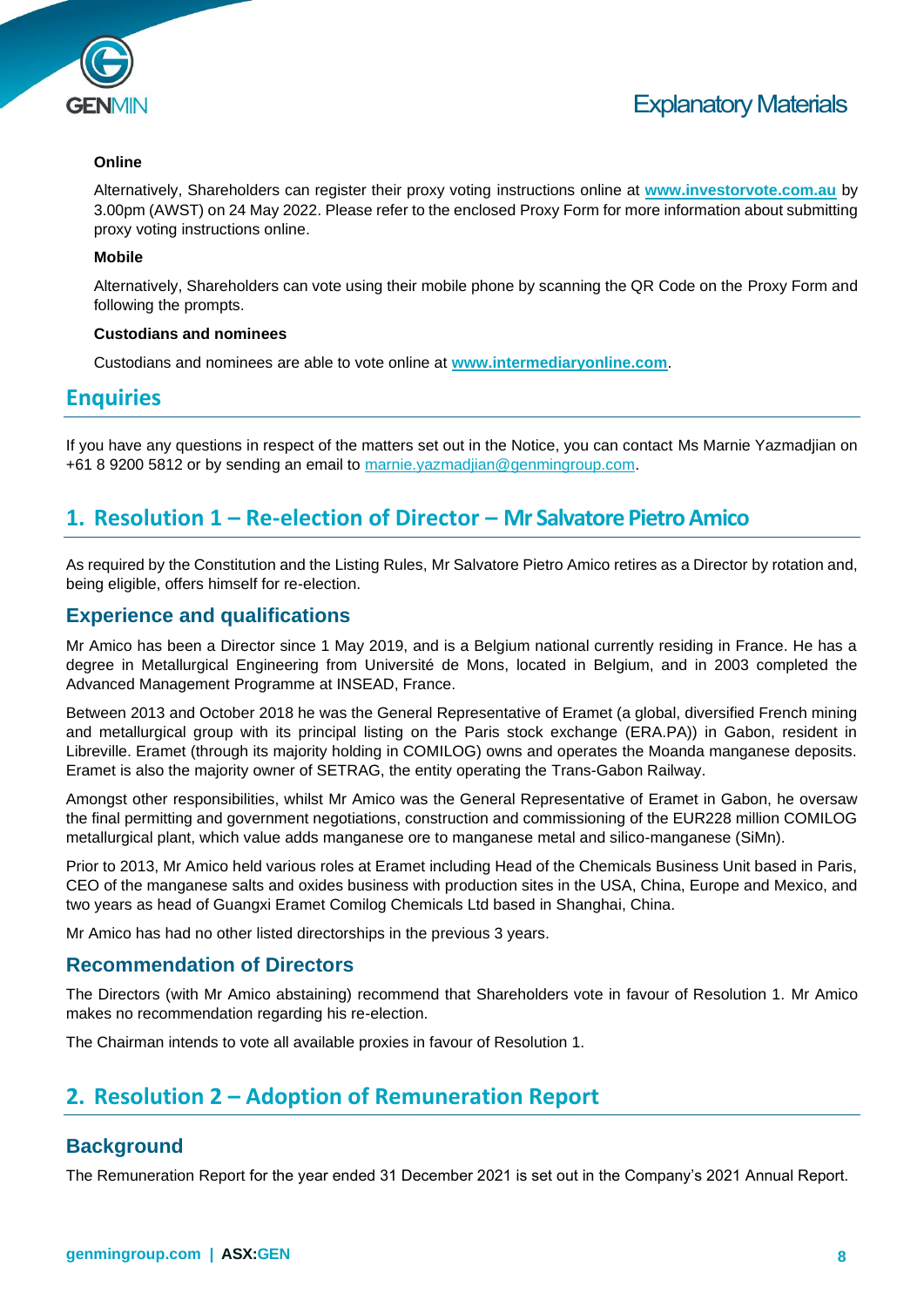



The Remuneration Report:

- describes the policies behind, and the structure of, the remuneration arrangements of the Company and the link between the remuneration of Key Management Personnel and the Company's performance; and
- sets out the remuneration arrangements in place for the Directors and other Key Management Personnel.

Section 250R(2) of the Corporations Act requires the AGM to include a vote on the adoption of the Remuneration Report. In accordance with section 250R(3) of the Corporations Act, the vote on the resolution is advisory only and does not bind the Directors or the Company. However, the Directors will take the discussion at the AGM and the outcome of the vote into account when considering the Company's remuneration policies.

Section 250SA of the Corporations Act requires that a reasonable opportunity be allowed to Shareholders at the AGM to ask questions about, or make comments on, the remuneration report.

In accordance with Division 9 of Part 2G.2 of the Corporations Act, if at least 25% of votes cast are against adoption of the remuneration report at two (2) consecutive AGMs, the Company will be required to put to Shareholders at the second AGM a resolution proposing that another general meeting be held within 90 days, at which all of the Directors (other than the Managing Director) would need to stand for re-election (**Spill Resolution**).

This is the Company's second AGM since it was admitted to the official list of the ASX. In the Company's 2021 AGM, only 0.04% of votes were cast against the adoption of the Remuneration Report. As such, even if at least 25% of the votes cast on Resolution 2 are against adoption of the Remuneration Report, it will not result in the Company putting a Spill Resolution to Shareholders at the AGM.

#### **Recommendation of Directors**

The Directors encourage all eligible Shareholders to vote on the adoption of the Remuneration Report.

The Chairman intends to vote all available proxies in favour of the adoption of the Remuneration Report.

## **3. Resolution 3 and 4 – Approval of grant of Performance Rights to Mr Giuseppe Vince Ariti and Mr Salvatore Pietro Amico**

#### **Background**

Mr Ariti is the Managing Director and CEO of the Company. Mr Amico is a Non-Executive Director of the Company.

Resolutions 3 and 4 seek Shareholder approval for the grant of:

- 2,735,000 Performance Rights to Mr Ariti; and
- 480,000 Performance Rights to Mr Amico,

#### (together, the **Participating Directors**).

The Company proposes to grant a total of 3,215,000 Performance Rights to the Participating Directors. Each Performance Right, when duly exercised, will convert to a Share. The Performance Rights will be issued to Mr Ariti and Mr Amico, or their nominees, on the following terms and conditions:

|                                   | Number of<br><b>Performance</b><br><b>Rights</b> | <b>Vesting conditions</b>                                                                                                      | <b>Proposed</b><br>grant date | <b>Expiry date</b> |
|-----------------------------------|--------------------------------------------------|--------------------------------------------------------------------------------------------------------------------------------|-------------------------------|--------------------|
| Mr Giuseppe<br><b>Vince Ariti</b> | 683,750                                          | Completion of a Feasibility Study for the<br>Baniaka Iron Ore Project with a positive net<br>present value by 31 December 2022 | 26 May 2022                   | 25 May 2025        |
|                                   | 683,750                                          | Execution of agreements to access rail and<br>port infrastructure for the Baniaka Iron Ore<br>Project by 31 December 2022      | 26 May 2022                   | 25 May 2025        |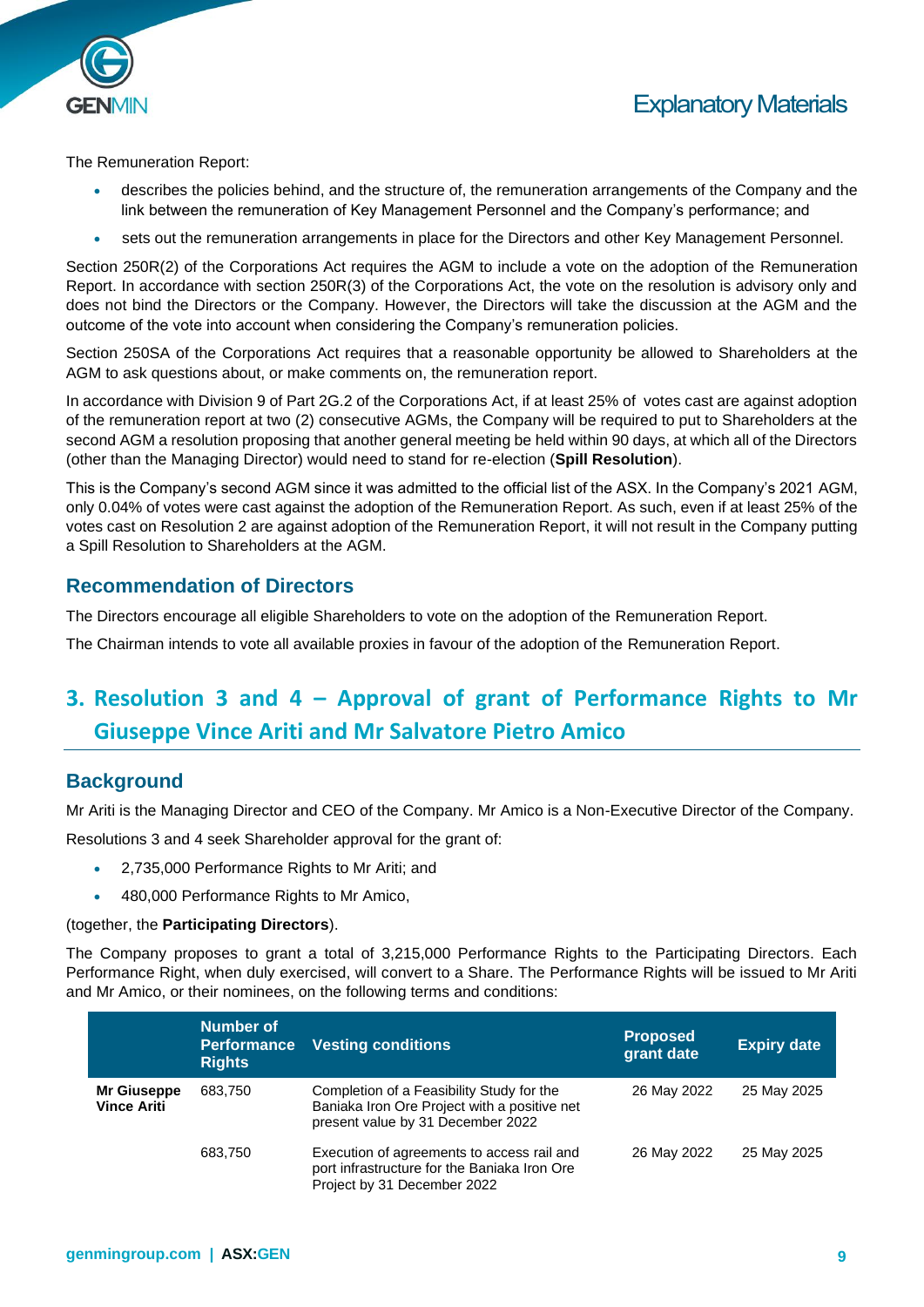

|                                            | <b>Number of</b><br><b>Performance</b><br><b>Rights</b> | <b>Vesting conditions</b>                                                                                          | <b>Proposed</b><br>grant date | <b>Expiry date</b> |
|--------------------------------------------|---------------------------------------------------------|--------------------------------------------------------------------------------------------------------------------|-------------------------------|--------------------|
|                                            |                                                         |                                                                                                                    |                               |                    |
|                                            | 683,750                                                 | Completion of debt and equity financing for the<br>Baniaka Iron Ore Project by 30 June 2023                        | 26 May 2022                   | 25 May 2025        |
|                                            | 683,750                                                 | Commencement of production at the Baniaka<br>Iron Ore Project by 30 June 2024                                      | 26 May 2022                   | 25 May 2025        |
|                                            | 2,735,000                                               |                                                                                                                    |                               |                    |
| <b>Mr Salvatore</b><br><b>Pietro Amico</b> | 240,000                                                 | Commencement of production at the Baniaka<br>Iron Ore Project by 30 June 2024                                      | 26 May 2022                   | 25 May 2025        |
|                                            | 240,000                                                 | Execution of an agreement to access rail<br>infrastructure for the Baniaka Iron Ore Project<br>by 31 December 2022 | 26 May 2022                   | 25 May 2025        |
|                                            | 480,000                                                 |                                                                                                                    |                               |                    |

#### **Chapter 2E of the Corporations Act**

Chapter 2E of the Corporations Act prohibits a public company from giving a financial benefit to a related party of the public company unless either:

- the giving of the financial benefits falls within one of the nominated exceptions to the provision; or
- Shareholder approval is obtained prior to the giving of the financial benefit and the benefit is given within 15 months after obtaining such approval.

For the purposes of Chapter 2E of the Corporations Act, each of the Participating Directors is a related party of the Company.

Each of Resolutions 3 and 4 relate to the proposed grant of Performance Rights to a Participating Director, or their nominee, which is a financial benefit that requires Shareholder approval for the purposes of section 208 of the Corporations Act.

#### **Listing Rule 10.14**

Listing Rule 10.14 provides that a listed company must not permit any of the following persons to acquire Equity Securities under an employee incentive scheme:

- a director of the company (Listing Rule 10.14.1);
- an Associate of a director of the company (Listing Rule 10.14.12); or
- a person whose relationship with the company or a person referred to in Listing Rule 10.14.1 or 10.14.2 is such that, in ASX's opinion, the acquisition should be approved by its shareholders (Listing Rule 10.14.3),

unless it obtains the approval of its shareholders.

The proposed grant of Performance Rights to the Participating Directors, or their nominees, pursuant to Resolutions 3 and 4 fall within Listing Rule 10.14.1 and therefore requires the approval of Shareholders under Listing Rule 10.14.

If Resolutions 3 and 4 are passed, the Company will be able to proceed with the grant of the Performance Rights and any subsequent issue of Shares upon the vesting of such Performance Rights will not count towards the Company's 15% Placement Capacity under Listing Rule 7.1 (without the need for separate Shareholder approval under Listing Rule 7.1).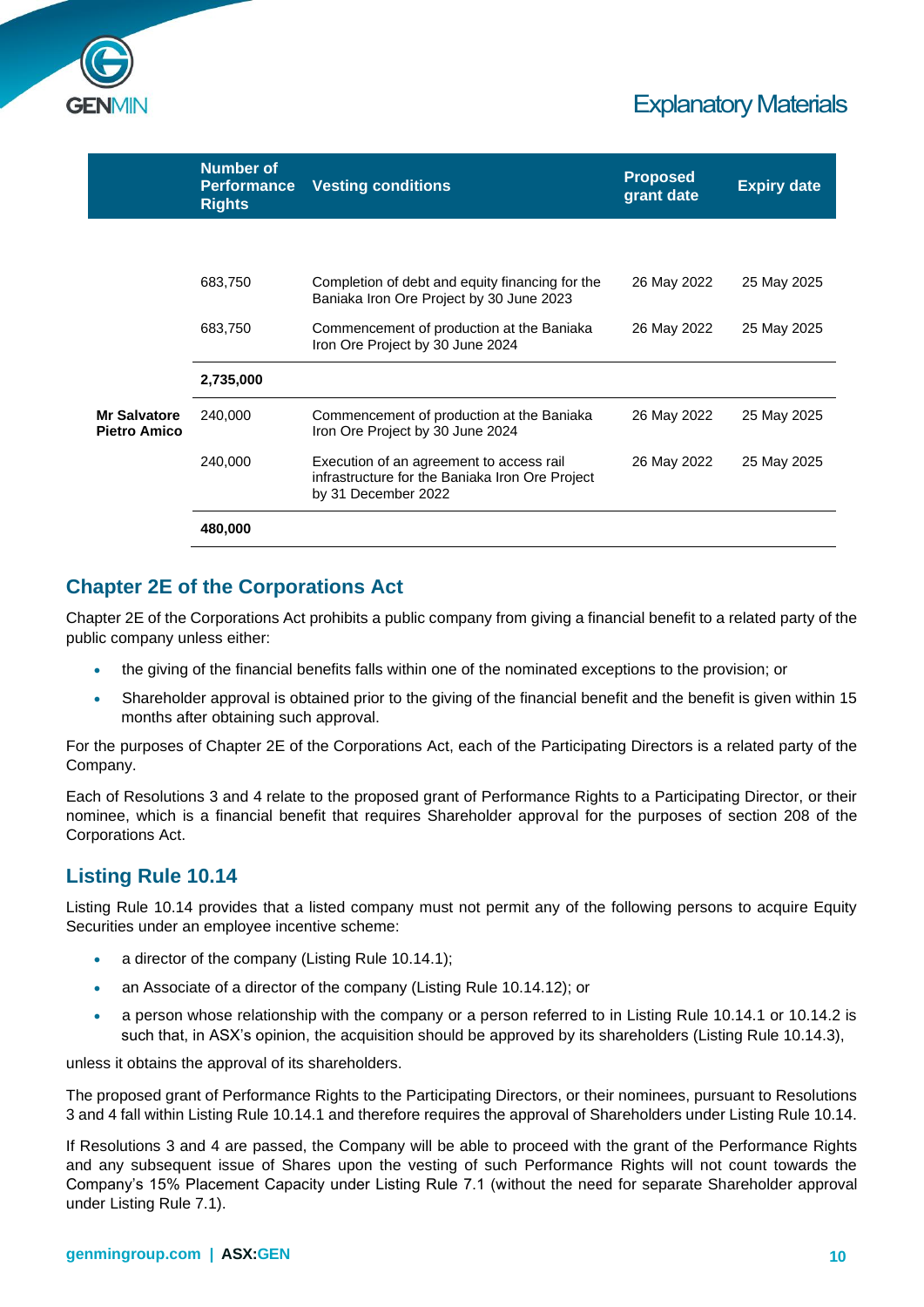

If Resolutions 3 and 4 are not passed, the Company will not be able to proceed to grant the Performance Rights to the Participating Directors, or their nominees. The Company may then need to consider alternative arrangements to appropriately remunerate and incentivise the Participating Directors.

#### **Information required by section 219 of the Corporations Act and Listing Rule 10.15**

- The Performance Rights will be granted to Mr Ariti and Mr Amico, or their nominees, on the terms and conditions set out above and pursuant to the Performance Rights Plan, a summary of which is set out in Appendix 1.
- Each of the Participating Directors is a related party of the Company under Listing Rule 10.14.1 by virtue of being a Director.
- Subject to Shareholder approval, the proposed financial benefit to be given is the granting of:
	- o 2,735,000 Performance Rights to Mr Ariti, or his nominee; and
	- o 480,000 Performance Rights to Mr Amico, or his nominee,

for no consideration.

The current total remuneration package of each Participating Director (on an annualised basis) is set out below:

| <b>Participating Director</b> | Salary and fees               |
|-------------------------------|-------------------------------|
| Mr Giuseppe Ariti             | \$300,000 plus superannuation |
| Mr Pietro Amico               | US\$60,000                    |

- The Company has previously issued 6,000,000 Performance Rights to Mr Ariti and 1,200,000 Performance Rights to Mr Amico under the Performance Rights Plan for nil consideration. Mr Ariti does not currently hold any Performance Rights and Mr Amico currently holds 720,000 Performance Rights.
- The grant of further Performance Rights will encourage the Participating Directors to continue to have a greater involvement in the achievement of the Company's objectives and to provide an incentive to strive to that end by participating in the future growth and prosperity of the Company through increasing Share ownership. Under the Company's current circumstances, the Directors consider (in the absence of the Participating Directors) that the incentives intended for the Participating Directors represented by the grant of these Performance Rights are, for a company without an income stream, a cost effective and efficient means for the Company to provide a reward and an incentive.
- The highest and lowest closing market sale prices of the Shares since the Company was admitted to the official list of ASX prior to the date of this Notice were:

| <b>Highest</b> | \$0.32 per Share on 30 April 2021               |  |  |
|----------------|-------------------------------------------------|--|--|
| Lowest         | \$0.135 per Share on 8, 10 and 11 November 2021 |  |  |

• RSM Australia Pty Ltd (RSM) have assessed the indicative fair value of each Performance Right to be granted to the Participating Directors as \$0.19 per Performance Right. In RSM's opinion, the vesting conditions attached to the Performance Rights do not fall within the definition of a 'market condition' under AASB Standard 2 given they are not dependent on the future market price of the Company's ordinary shares but rather are tied to achievement of operational milestones. Accordingly, and in accordance with AASB Standard 2, the non-market vesting conditions were not considered in RSM's assessment of the fair value of the Performance Rights and the fair value was assessed to be the traded share price on grant of the Performance Rights, with the closing share price of the Company shares on the date of RSM's assessment of 5 April 2022 being \$0.19.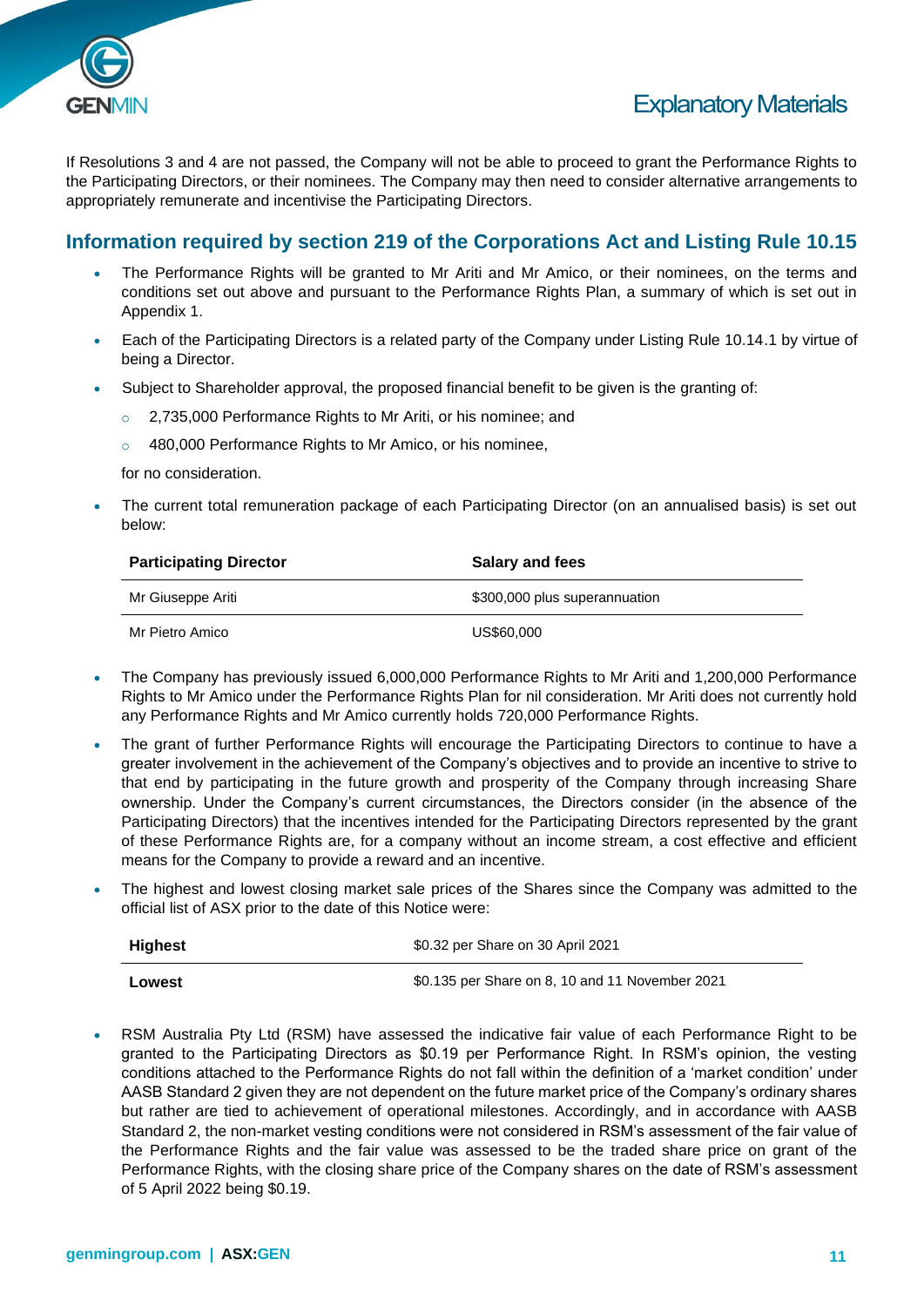

The issue of the Performance Rights will have a diluting effect on the percentage interest of existing Shareholders' holdings if the Performance Rights vest and are exercised. The potential dilution effect on a fully diluted basis is summarised below:

| <b>Performance Rights</b>                                                               | Dilutionary effect |
|-----------------------------------------------------------------------------------------|--------------------|
| 2,735,000 Performance Rights proposed to be 0.64%<br>issued to Mr Ariti, or his nominee |                    |
| 480,000 Performance Rights proposed to be issued 0.11%<br>to Mr Amico, or his nominee   |                    |

The above table assumes the current Share capital structure as at the date of this Notice and that no Shares are issued other than the Shares issued on exercise of the Performance Rights. The exercise of all of the Performance Rights proposed to be issued to Mr Ariti and Mr Amico, or their nominees, will result in a total dilution of all other Shareholders' holdings of 0.75%. The actual dilution will depend on the extent that additional Shares are issued by the Company.

- The Performance Rights will be issued on a date which will be no later than three (3) years after the date of the AGM, unless otherwise extended by way of ASX granting a waiver to the Listing Rules.
- The Performance Rights will be granted for nil consideration.
- A summary of the material terms of the Performance Rights Plan is set out in Appendix 1.
- No loans will be made by the Company in relation to the acquisition of Performance Rights or any shares issued under the Performance Rights Plan to the Participating Directors or their nominees.
- Details of any securities issued under the Performance Rights Plan will be published in the annual report of the Company relating to a period in which they were issued, along with a statement that approval for the issue was obtained under Listing Rule 10.14.
- Any additional persons who become entitled to participate in an issue of securities under the Performance Rights Plan after Resolutions 3 and 4 are approved and who are not named in the Notice of Meeting will not participate until approval is obtained under Listing Rule 10.14 (if approval is required under that Listing Rule).
- A voting exclusion statement applies to each of Resolutions 3 and 4 as set out in the Notice of Meeting.

#### **Recommendation of Directors**

The Directors, other than Mr Ariti, recommend that Shareholders vote in favour of Resolution 3. Mr Ariti has an interest in the outcome of Resolution 3 and therefore declines to make any recommendation in relation to Resolution 3.

The Directors, other than Mr Amico, recommend that Shareholders vote in favour of Resolution 4. Mr Amico has an interest in the outcome of Resolution 4 and therefore declines to make any recommendation in relation to Resolution 4.

The Chairman intends to vote all available proxies in favour of Resolutions 3 and 4.

#### **4. Approval of Additional 10% Placement Capacity**

#### **Background**

Broadly speaking, and subject to a number of exceptions, Listing Rule 7.1 limits the number of Equity Securities that a listed company can issue without the approval of its shareholders over any 12-month period to 15% of the Equity Securities it had on issue at the start of that period.

However, under Listing Rule 7.1A, an eligible entity can seek approval from its members, by way of a special resolution passed at is annual general meeting, to increase the entity's 15% placement capacity under Listing Rule 7.1 by an additional 10% to a total of 25% (**Additional 10% Placement Capacity**).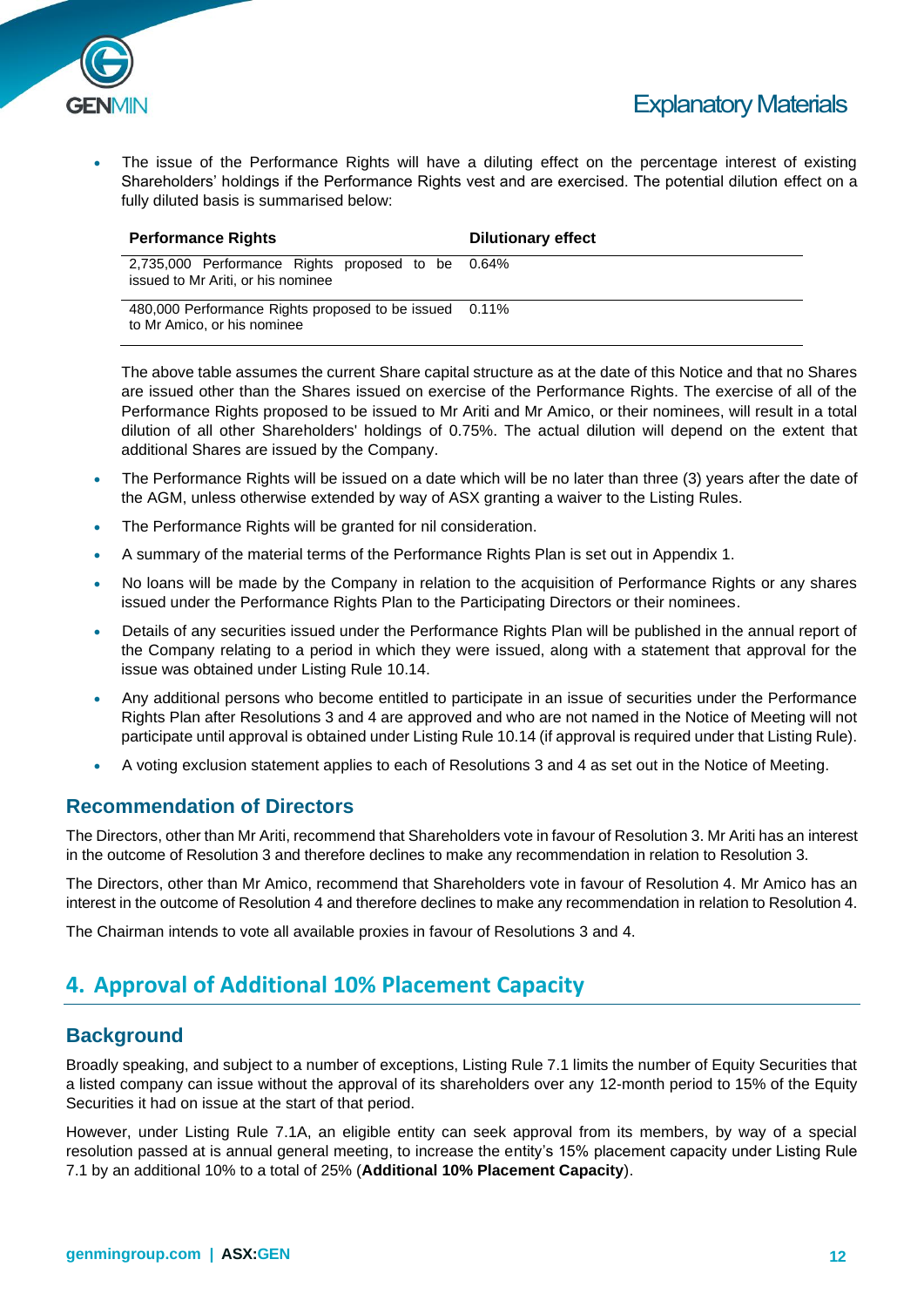

An "eligible entity" for the purposes of Listing Rule 7.1A is an entity that, as at the date of the relevant special resolution under Listing Rule 7.1A, is not included in the S&P/ASX 300 Index and that has a market capitalisation equal to or less than the amount prescribed by ASX (currently \$300 million).

The Company has a market capitalisation of approximately \$80.94 million as at 20 April 2022 and is not included in the S&P/ASX 300 Index. Accordingly, the Company is an "eligible entity" for the purposes of Listing Rule 7.1A.

Resolution 5 seeks shareholder approval for the Company to access the Additional 10% Placement Capacity. If Resolution 5 is passed, the Company will be able to issue Equity Securities up to the combined 25% limit in Listing Rules 7.1 and 7.1A without any further shareholder approval. If Resolution 5 is not passed, the Company will not be able to access the Additional 10% Placement Capacity and will remain subject to the 15% limit on issuing Equity Securities without shareholder approval set out in Listing Rule 7.1.

Resolution 5 is a special resolution, requiring approval of 75% of the votes cast by Shareholders present and eligible to vote (in person, by proxy, by attorney or, in the case of a corporate Shareholder, by a corporate representative) in order to be passed.

#### **Formula for calculating Additional 10% Placement Capacity**

The maximum number of Equity Securities that the Company may issue under the approval sought by Resolution 5 will be calculated in accordance with the formula set out in Listing Rule 7.1A.2:

#### $(A \times D) - E$

Where:

- **A** = the number of fully paid ordinary securities on issue at the commencement of the relevant period:
	- 1) plus the number of fully paid ordinary securities issued in the relevant period under an exception in Listing Rule 7.2 other than exceptions 9, 16 or 17;
	- 2) plus the number of fully paid ordinary securities issued in the relevant period on the conversion of convertible securities within Listing Rule 7.2 exception 9 where:
		- (A) the convertible securities were issued or agreed to be issued before the commencement of the relevant period; or
		- (B) the issue of, or agreement to issue, the convertible securities was approved, or taken under the Listing Rules to have been approved, under Listing Rules 7.1 or 7.4;
	- 3) plus the number of fully paid ordinary securities issued in the relevant period under an agreement to issue securities within Listing Rule 7.2 exception 16 where:
		- (A) the agreement was entered into before the commencement of the relevant period; or
		- (B) the agreement or issue was approved, or taken under the Listing Rules to have been approved, under Listing Rules 7.1 or 7.4;
	- 4) plus the number of any other fully paid ordinary securities issued in the relevant period with approval under Listing Rules 7.1 or 7.4;
	- 5) plus the number of partly paid ordinary securities that became fully paid in the relevant period; and
	- 6) less the number of fully paid ordinary securities cancelled in the relevant period.
- $D = 10%$ .
- **E** = the number of Equity Securities issued or agreed to be issued under Listing Rule 7.1A.2 in the relevant period where the issue or agreement to issue has not been subsequently approved by the holders of its ordinary securities under Listing Rule 7.4

Note: The "relevant period" is a 12-month period.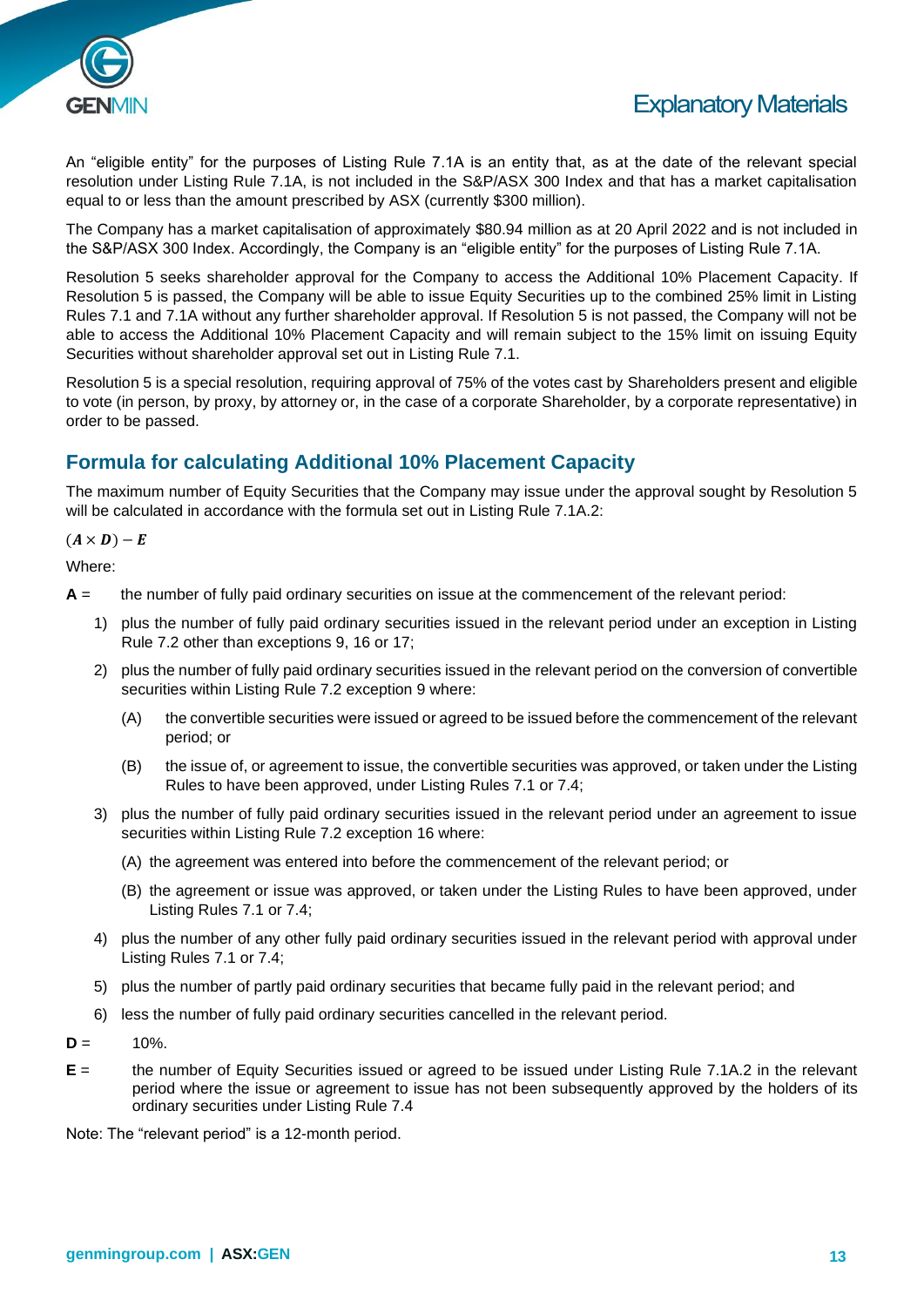



#### **Information required by Listing Rule 7.3A**

The following information is provided to Shareholders for the purposes of Listing Rule 7.3A:

- The Additional 10% Placement Capacity will be valid during the period commencing on the date of the AGM and will expire on the earlier of:
	- the date that is 12 months after the date of the AGM;
	- $\circ$  the time and date of the Company's next annual general meeting; and
	- $\circ$  the time and date of shareholder approval of any transaction under Listing Rule 11.1.2 (change to the nature or scale of the Company's activities) or Listing Rule 11.2 (disposal of the Company's main undertaking).
- Any Equity Securities issued under Listing Rule 7.1A.2 must be in an existing quoted class of Equity Securities and be issued for cash consideration which is not less than 75% of the volume weighted average price of Equity Securities in that class, calculated over the 15 Trading Days on which trades in that class were recorded immediately before:
	- $\circ$  the date on which the price at which the Equity Securities are to be issued is agreed by the Company and the recipient of the Equity Securities; or
	- $\circ$  if the Equity Securities are not issued within 10 Trading Days of the date in the paragraph above, the date on which the Equity Securities are issued.
- As at the date of this Notice, the Company has not formed an intention to offer any Equity Securities under Listing Rule 7.1A. However, if Resolution 5 is passed and the Company does raise funds from the issue of Equity Securities under the Additional 10% Placement Capacity then the Company considers that the funds may be used for general working capital and further investment in its portfolio of iron ore assets located in Gabon, central West Africa.
- If Resolution 5 is passed and the Company issues Equity Securities under the Additional 10% Placement Capacity, the existing Shareholders' economic and voting interests in the Company will be diluted. There is a risk that:
	- $\circ$  the market price for the Company's Equity Securities may be significantly lower on the date of issue of the Equity Securities than on the date of the AGM; and
	- the Equity Securities may be issued at a price that is at a discount to the market price for those Equity Securities on the issue date.

Any issue of Equity Securities under the Additional 10% Placement Capacity will dilute the interests of Shareholders who do not receive any Equity Securities under the relevant issue.

If Resolution 5 is passed and the Company issues the maximum number of Equity Securities available under the Additional 10% Placement Capacity, the economic and voting interests of existing Shareholders in the Company will be diluted as shown in the table below. This table shows the potential dilution of existing Shareholders on the basis of three different assumed issue prices and values for variable 'A' in the formula in Listing Rule 7.1A.2.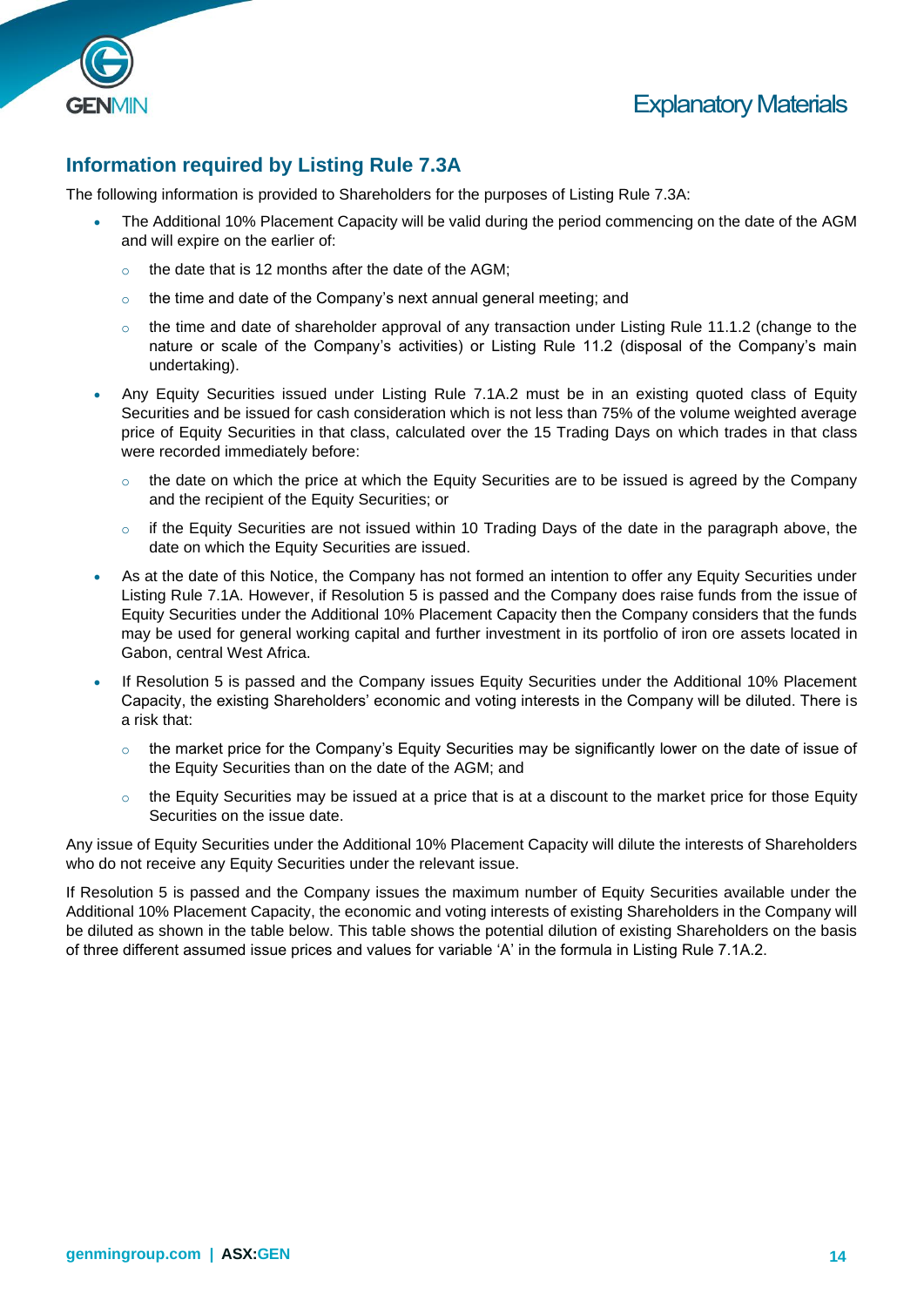

| <b>Number</b> of                                   |                      |                                                      | <b>Dilution</b>                                 |                                                           |
|----------------------------------------------------|----------------------|------------------------------------------------------|-------------------------------------------------|-----------------------------------------------------------|
| <b>Shares on issue</b>                             |                      | \$0.09                                               | \$0.18                                          | \$0.36                                                    |
| (Variable 'A' in<br><b>Listing Rule</b><br>7.1A.2) |                      | (Issue price at<br>half the current<br>market price) | (Issue price at<br>the current<br>market price) | (Issue price at<br>double the<br>current market<br>price) |
| 404,708,831<br><b>Shares</b>                       | Shares issued        | 40,470,883                                           | 40,470,883                                      | 40,470,883                                                |
| (Current variable<br>'A'                           | <b>Funds raised</b>  | \$3,642,379.47                                       | \$7,284,758.94                                  | \$14,569,517.90                                           |
|                                                    | <b>Dilution</b>      | 10%                                                  | 10%                                             | 10%                                                       |
| 607,063,246<br><b>Shares</b>                       | Shares issued        | 60,706,324                                           | 60,706,324                                      | 60,706,324                                                |
| (50% increase in<br>current variable               | <b>Funds raised</b>  | \$5,463,569.16                                       | \$10,927,138.30                                 | \$21,854,276.60                                           |
| 'A'                                                | <b>Dilution</b>      | 10%                                                  | 10%                                             | 10%                                                       |
| 809,417,662<br><b>Shares</b>                       | <b>Shares issued</b> | 80,941,766                                           | 80,941,766                                      | 80,941766                                                 |
| (100% increase in<br>current variable              | <b>Funds raised</b>  | \$7,284,758.94                                       | \$14,569,517.90                                 | \$29,139,035.80                                           |
| 'A'                                                | <b>Dilution</b>      | 10%                                                  | 10%                                             | 10%                                                       |

The table above assumes:

- 1. The current issue price is \$0.18, being the closing price of the Company's Shares on ASX on 12 April 2022.
- 2. The Company issues the maximum number of Equity Securities available under the Additional 10% Placement Capacity.
- 3. No convertible securities are exercised before the date of the issue of the Equity Securities.
- 4. The issue of Equity Securities under the Additional 10% Placement Capacity consists only of Shares. If the issue of Equity Securities includes options, for the purposes of the above table, it is assumed that those options are exercised into Shares for the purposes of calculating the voting dilution effect on existing **Shareholders**
- 5. The table does not show an example of dilution that may be caused to a particular Shareholder by reason of placements under the Additional 10% Placement Capacity, based on that Shareholder's holding at the date of the AGM.
- 6. The Company has not issued any Equity Securities in the 12 months prior to the Meeting that were not issued under an exception in Listing Rule 7.2, with approval under Listing Rule 7.1 or ratified under Listing Rule 7.4. The table shows only the effect of issues of Equity Securities under Listing Rule 7.1A, not under the 15% placement capacity under Listing Rule 7.1.
	- The identity of the persons to whom Equity Securities will be issued under the Additional 10% Placement Capacity is not yet known and will be determined on a case by case basis having regard to market conditions at the time of the proposed issue of Equity Securities and the Company's allocation policy, which involves consideration of a number of matters including, but not limited to:
		- $\circ$  subject to the scale of the capital raising opportunity, and the appetite of existing Shareholders, a general preference to existing Shareholders;
		- $\circ$  the structure and timeframe of the capital raising opportunities available to the Company (eg placement, entitlement offer or share purchase plan);
		- $\circ$  the Company's financial position and likely future capital requirements; and
		- $\circ$  advice from the Company's professional advisers (including corporate, financial and broking advisers if applicable).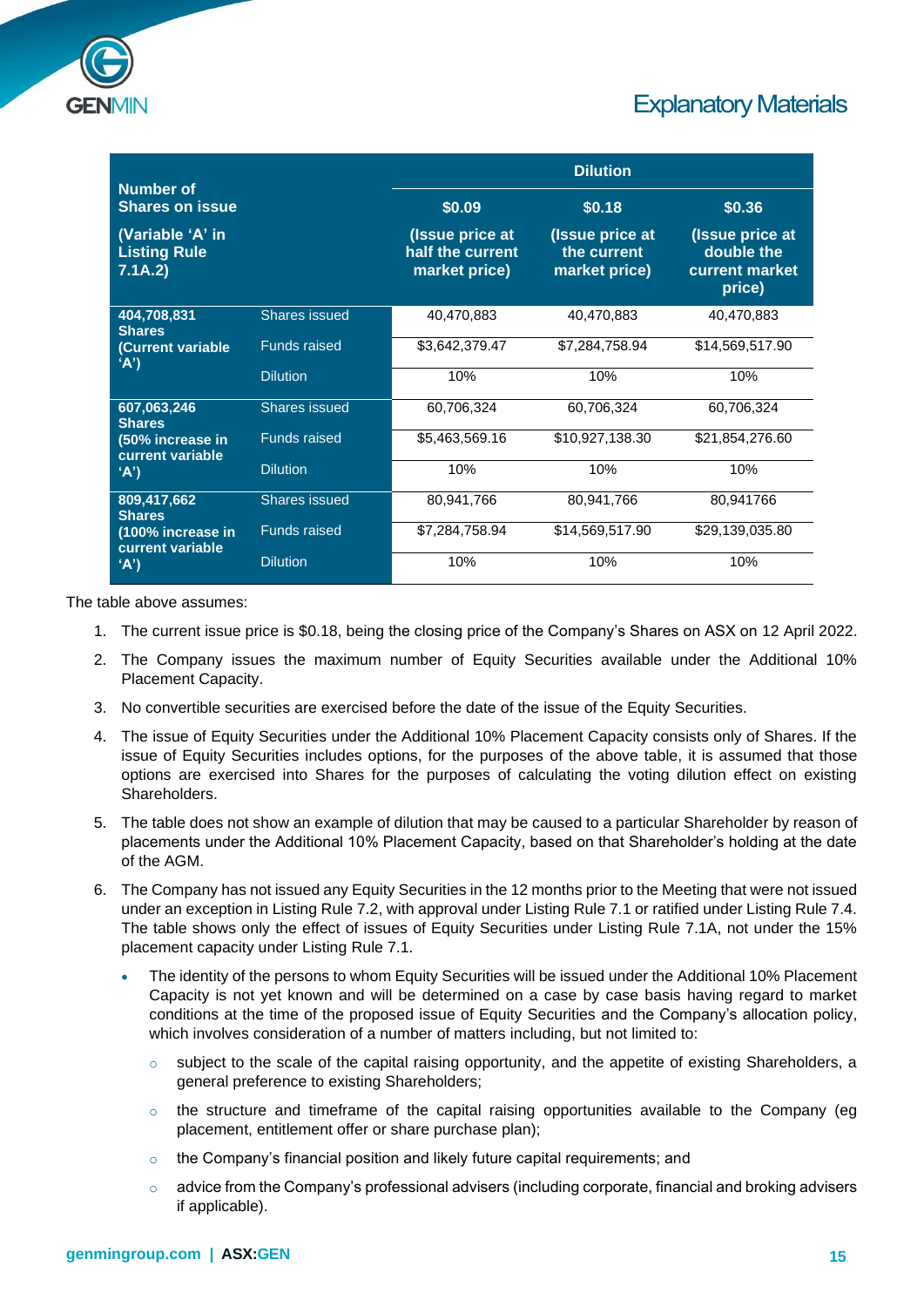

The persons to whom Equity Securities may be issued under the Additional 10% Placement Capacity may include institutional, sophisticated and professional investors, existing Shareholders of the Company, clients of holders of an Australian Financial Services Licence and/or their nominees, or any other person to whom the Company is able to issue Equity Securities (but will not include related parties of the Company or their associates).

- The Company has not issued or agreed to issue any Equity Securities under Listing Rule 7.1A.2 in the 12 months preceding the date of the Meeting.
- A voting exclusion statement applies to Resolution 5 as set out in the Notice of Meeting.

#### **Recommendation of Directors**

The Directors recommend that Shareholders vote in favour of Resolution 5.

The Chairman intends to vote all available proxies in favour of Resolution 5.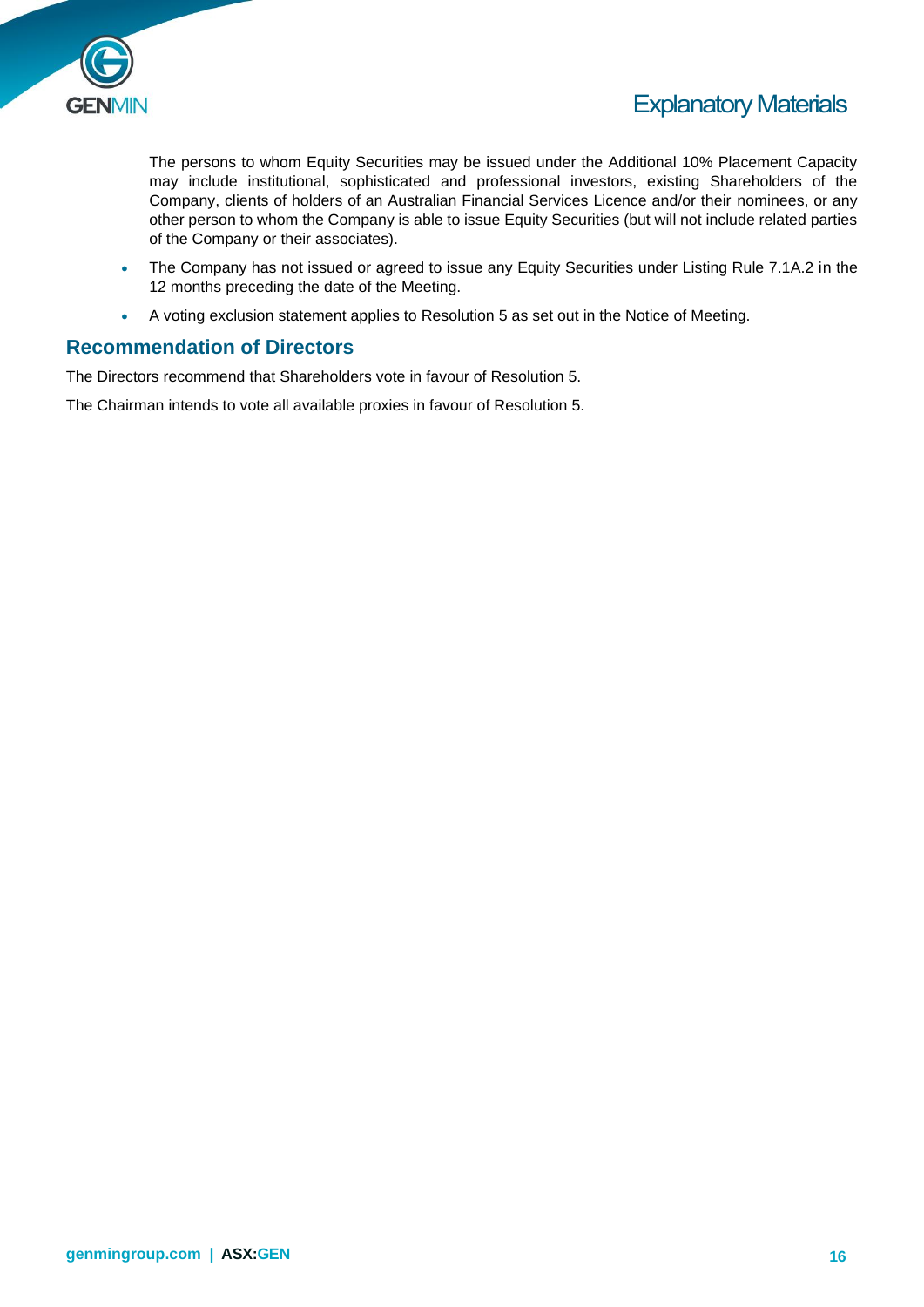



## **GLOSSARY**

The meaning of the terms used in the Notice of Meeting and the Explanatory Materials are set out below.

**\$** means Australian dollars.

**AASB** means the Australian Accounting Standards Board.

**AGM** means the annual general meeting of the Company that is the subject of the Notice of Meeting.

**Associates** has the meaning given to that term in the Listing Rules.

**ASX** means ASX Limited ABN 98 008 624 691 and, where the context permits, the financial market that it operates.

**AWST** means Australian Western Standard Time.

**Board** means the board of Directors of the Company.

**Chairman** means the chairman of the AGM.

**Closely Related Party** has the meaning given in section 9 of the Corporations Act. It includes close family members and any controlled companies of a member of the Key Management Personnel.

**Company** means Genmin Limited ABN 81 141 425 292.

**Constitution** means the constitution of the Company.

**Corporations Act** means the *Corporations Act 2001* (Cth).

**Director** means a director of the Company.

**Eligible Participant** has the meaning given to that term in the Performance Rights Plan.

**Equity Securities** has the meaning given to that term in the Listing Rules.

**Excluded Party** has the meaning given on page 3.

**Explanatory Materials** means the explanatory materials accompanying the Notice of Meeting.

**Key Management Personnel** means the Company's key management personnel as defined in AASB Standard 124.

**Listing Rules** means the ASX Listing Rules.

**Notice** or **Notice of Meeting** means this notice of annual general meeting.

**Performance Right** means a conditional right which, upon satisfaction or waiver of the relevant vesting conditions and exercise conditions and the exercise of that right, entitles the holder to receive one or more ordinary shares in the Company.

**Performance Rights Plan** means the Company's Incentive Performance Rights Plan.

**Proxy Form** means the proxy form accompanying the Notice of Meeting.

**Resolution** means a resolution contained in the Notice of Meeting.

**Share** means a fully paid ordinary share in the capital of the Company.

**Shareholder** means a registered holder of a Share in the Company.

**Trading Day** has the meaning given in the Listing Rules.

**US\$** or **USD** means United States dollars.

**Zoom Teleconference** means a teleconference using the cloud-based video conferencing service provided by Zoom Video Conferencing, Inc (America).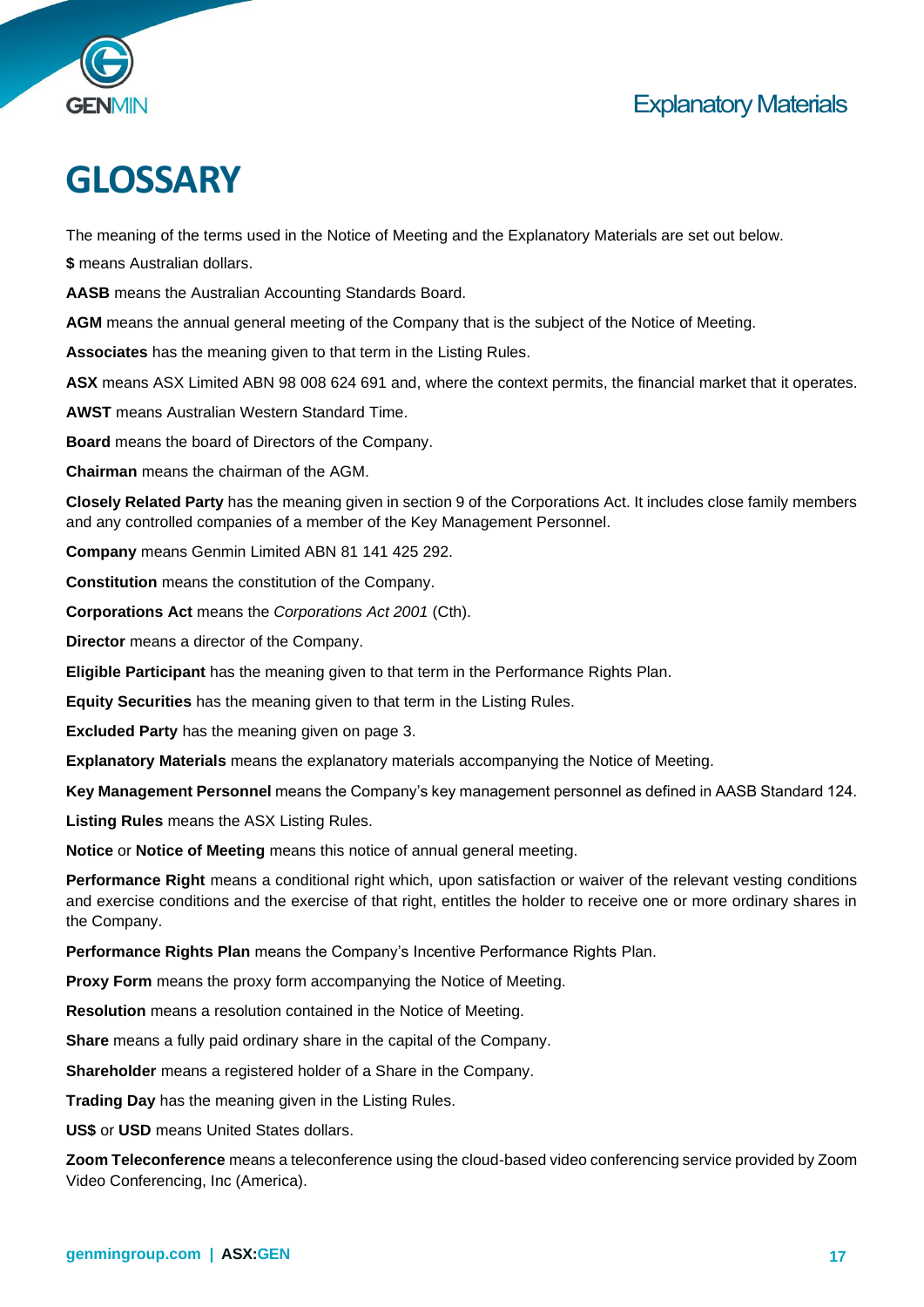

## **APPENDIX 1**

## Summary of Rules of Performance Rights Plan

| <b>Term</b>                                         | <b>Description</b>                                                                                                                                                                                                                                                                          |
|-----------------------------------------------------|---------------------------------------------------------------------------------------------------------------------------------------------------------------------------------------------------------------------------------------------------------------------------------------------|
| <b>Eligibility</b>                                  | The Board may invite any person to participate in the Performance Rights Plan (Plan)<br>including full, part time, casual or prospective employees, directors of the Company or an<br>associated body corporate of the Company (Eligible Participant).                                      |
| Offer of<br><b>Performance Rights</b><br>under Plan | The Plan is administered by the Board which may, in its absolute discretion, offer<br>Performance Rights to any Eligible Participant from time to time as determined by the Board<br>and, in exercising that discretion, may have regard to some or all of the following<br>considerations: |
|                                                     | the length of service of the Eligible Participant with the Company;<br>٠                                                                                                                                                                                                                    |
|                                                     | the contribution made by the Eligible Participant to the Company;<br>$\bullet$                                                                                                                                                                                                              |
|                                                     | the potential future contribution of the Eligible Participant to the Company; and<br>٠                                                                                                                                                                                                      |
|                                                     | any other matter the Board considers relevant.                                                                                                                                                                                                                                              |
| Number of<br><b>Performance Rights</b>              | The number of Plan Performance Rights to be offered to an Eligible Participant will be<br>determined by the Board in its discretion and in accordance with the rules of the Plan and<br>applicable law.                                                                                     |
| <b>Conversion</b>                                   | Each Performance Right will entitle the holder to be issued or transferred one Share (or at<br>the discretion of the Board, to be paid a cash payment in lieu of the issue or transfer of one<br>Share) unless the Plan or an applicable offer to the holder otherwise provides.            |
| <b>Consideration</b>                                | Performance Rights issued under the Plan will be issued for no more than nominal<br>consideration.                                                                                                                                                                                          |
| <b>Vesting conditions</b>                           | A Performance Right may be made subject to vesting conditions as determined by the Board<br>in its discretion and as specified in the offer for the Performance Right.                                                                                                                      |
| <b>Cessation of</b><br>employment                   | If, at any time before the achievement of the relevant milestones, a holder of a Performance<br>Right ceases to be an Eligible Participant, all unvested Performance Rights held by the<br>Eligible Participant will automatically lapse unless the Board determines otherwise.             |
| Reorganisation                                      | The terms upon which the Performance Rights are issued may be changed to comply with<br>the legislation and ASX Listing Rules applying to a reorganisation of the capital of the<br>Company.                                                                                                |
| <b>Limitation on offers</b>                         | Where the Company needs to rely on ASIC Class Order 14/1000 (as amended or replaced<br>from time to time), the Company must have reasonable grounds to believe, when making an<br>offer under the Plan, that the number of Shares to be received on exercise of the Performance             |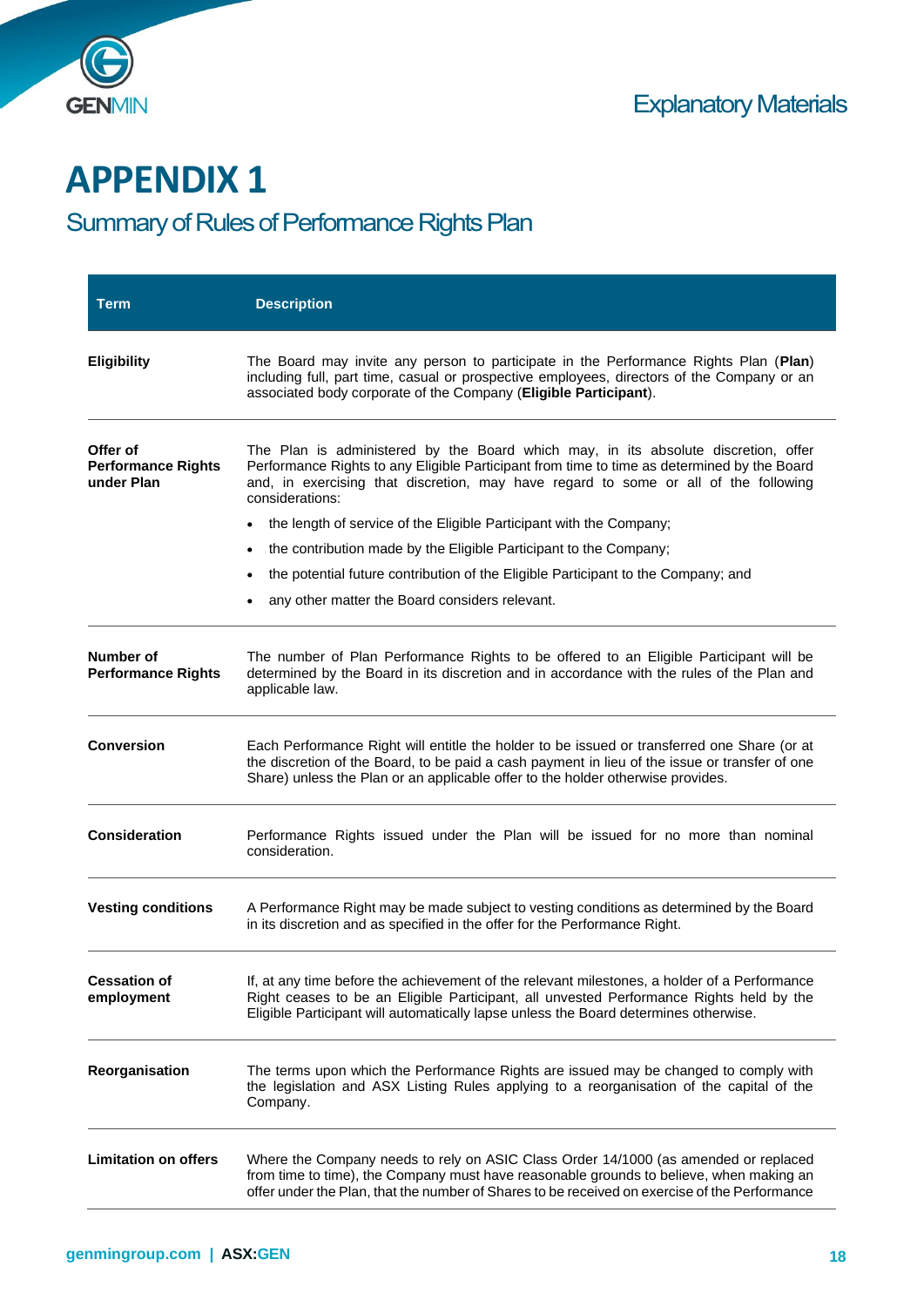

| <b>Term</b>                                            | <b>Description</b>                                                                                                                                                                                                                                                                                                                                                                                            |
|--------------------------------------------------------|---------------------------------------------------------------------------------------------------------------------------------------------------------------------------------------------------------------------------------------------------------------------------------------------------------------------------------------------------------------------------------------------------------------|
|                                                        | Rights offered under an offer, when aggregated with the number of Shares issued or that<br>may be issued as a result of offers made in reliance on the Class Order at any time during<br>the previous 3 years under an employee incentive scheme, will not exceed 5% of the total<br>number of Shares on issue at the date of the offer.                                                                      |
| <b>Restrictions on</b><br>transfer                     | Subject to the ASX Listing Rules, and except as otherwise provided for by an offer, a<br>Performance Right issued under the Plan may only be disposed of:                                                                                                                                                                                                                                                     |
|                                                        | in the following circumstances with the consent of the Board (which may be withheld in<br>$\bullet$<br>its discretion):                                                                                                                                                                                                                                                                                       |
|                                                        | upon the death, total or permanent disability, retirement or redundancy of an Eligible<br>Participant; or                                                                                                                                                                                                                                                                                                     |
|                                                        | upon an Eligible Participant suffering severe financial hardship; or                                                                                                                                                                                                                                                                                                                                          |
|                                                        | by force of law upon death to the Eligible Participant's legal personal representative or<br>$\bullet$<br>upon bankruptcy to the Eligible Participant's trustee in bankruptcy.                                                                                                                                                                                                                                |
| <b>Winding up</b>                                      | An unvested Performance Right will lapse upon a winding up resolution or order being made<br>in respect of the Company unless the Board determines otherwise.                                                                                                                                                                                                                                                 |
| <b>Participation and</b><br>entitlement rights         | There are no participation rights or entitlements inherent in the Performance Rights and<br>holders will not be entitled to participate in new issues of capital offered to Shareholders<br>during the currency of the Performance Rights unless Shares are allotted pursuant to the<br>conversion of the relevant Performance Rights prior to the record date for determining<br>entitlements to such issue. |
|                                                        | A Performance Right does not carry any dividend or voting rights.                                                                                                                                                                                                                                                                                                                                             |
| No change in<br>number of<br><b>Performance Rights</b> | A Performance Right does not confer the right to a change in the number of underlying Shares<br>over which the Performance Right can be exercised, except to the extent the Plan or an offer<br>otherwise provides subject to the ASX Listing Rules.                                                                                                                                                          |
| <b>Change of control</b>                               | If there is a:                                                                                                                                                                                                                                                                                                                                                                                                |
|                                                        | takeover bid for the Company's issued Shares; or                                                                                                                                                                                                                                                                                                                                                              |
|                                                        | other transaction, event or state of affairs,                                                                                                                                                                                                                                                                                                                                                                 |
|                                                        | that, in the Board's opinion, is likely to result in, or should otherwise be treated as, a change<br>in 'control' (as defined in section 50AA of the Corporations Act) of the Company then all<br>vesting conditions attaching to the Performance Rights are deemed to be automatically<br>waived (unless the offer of the Performance Rights provides otherwise).                                            |
| <b>Restriction period</b>                              | The Board may, in its discretion, determine at any time up until exercise of Performance<br>Rights, that a restriction period will apply to some or all of the Shares issued or transferred to<br>an Eligible Participant on exercise of those Performance Rights, up to a maximum of fifteen<br>(15) years from the grant date of the Performance Rights.                                                    |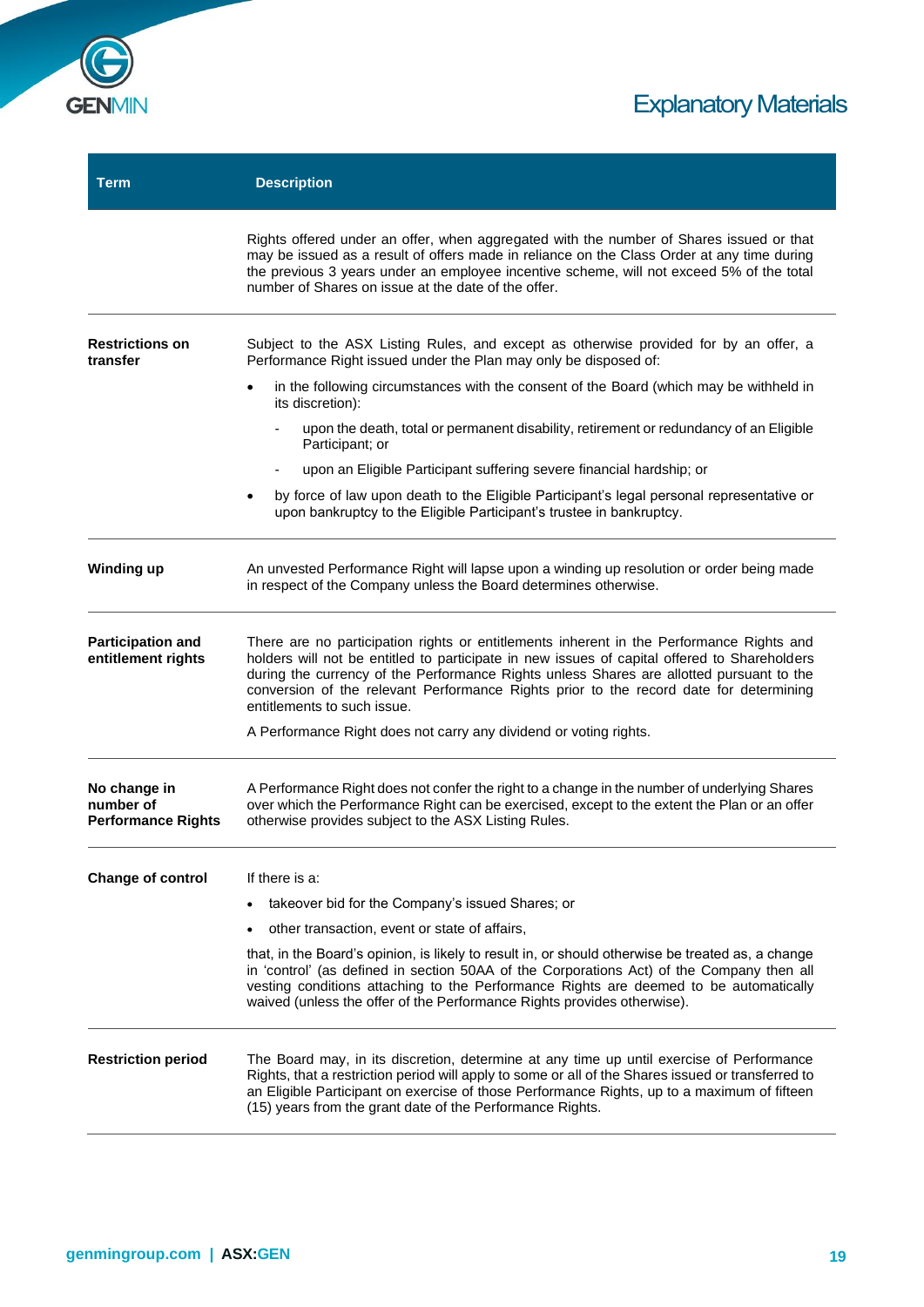

| Term                          | <b>Description</b>                                                                                                                                                                                                                              |
|-------------------------------|-------------------------------------------------------------------------------------------------------------------------------------------------------------------------------------------------------------------------------------------------|
| Power to amend<br><b>Plan</b> | Subject to the Corporations Act and the ASX Listing Rules, the Board may at any time, by<br>resolution, amend or add to all or any of the provisions of the Plan or the terms or conditions<br>of any Performance Rights issued under the Plan. |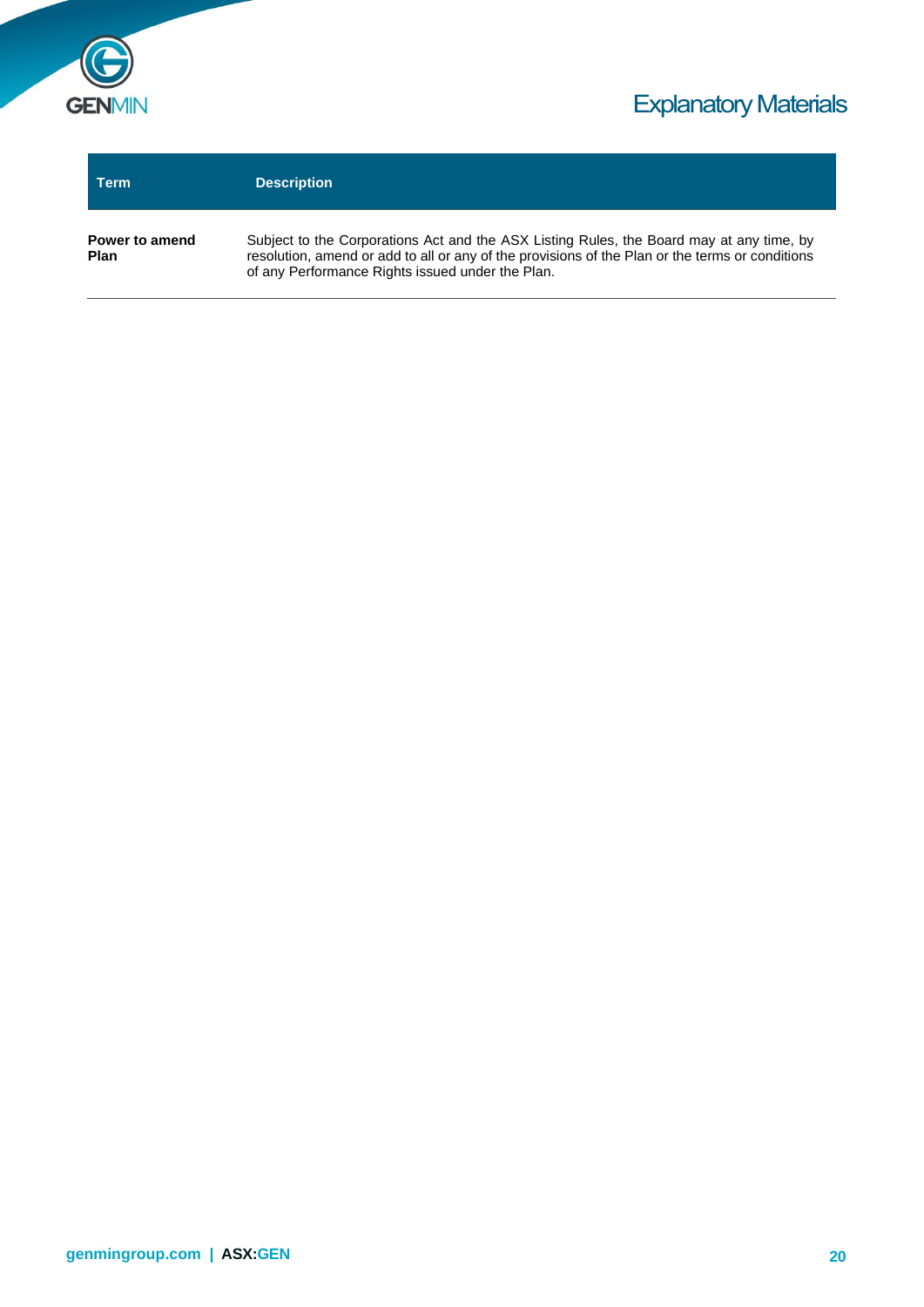

#### **Need assistance?**



**Phone:** 1300 850 505 (within Australia) +61 3 9415 4000 (outside Australia)

**Online:** www.investorcentre.com/contact

GEN MR SAM SAMPLE FLAT 123 123 SAMPLE STREET THE SAMPLE HILL SAMPLE ESTATE SAMPLEVILLE VIC 3030



#### **YOUR VOTE IS IMPORTANT**

For your proxy appointment to be effective it must be received by **3:00pm (AWST) on Tuesday, 24 May 2022.**

## **Proxy Form**

\*<br>\* London<br>Timografia

#### **How to Vote on Items of Business Lodge your Proxy Form:**

All your securities will be voted in accordance with your directions.

#### **APPOINTMENT OF PROXY**

**Voting 100% of your holding:** Direct your proxy how to vote by marking one of the boxes opposite each item of business. If you do not mark a box your proxy may vote or abstain as they choose (to the extent permitted by law). If you mark more than one box on an item your vote will be invalid on that item.

**Voting a portion of your holding:** Indicate a portion of your voting rights by inserting the percentage or number of securities you wish to vote in the For, Against or Abstain box or boxes. The sum of the votes cast must not exceed your voting entitlement or 100%.

**Appointing a second proxy:** You are entitled to appoint up to two proxies to attend the meeting and vote on a poll. If you appoint two proxies you must specify the percentage of votes or number of securities for each proxy, otherwise each proxy may exercise half of the votes. When appointing a second proxy write both names and the percentage of votes or number of securities for each in Step 1 overleaf.

**A proxy need not be a securityholder of the Company.**

#### **SIGNING INSTRUCTIONS FOR POSTAL FORMS**

**Individual:** Where the holding is in one name, the securityholder must sign.

**Joint Holding:** Where the holding is in more than one name, all of the securityholders should sign.

Power of Attorney: If you have not already lodged the Power of Attorney with the registry, please attach a certified photocopy of the Power of Attorney to this form when you return it.

**Companies:** Where the company has a Sole Director who is also the Sole Company Secretary, this form must be signed by that person. If the company (pursuant to section 204A of the Corporations Act 2001) does not have a Company Secretary, a Sole Director can also sign alone. Otherwise this form must be signed by a Director jointly with either another Director or a Company Secretary. Please sign in the appropriate place to indicate the office held. Delete titles as applicable.

#### **PARTICIPATING IN THE MEETING**

#### **Corporate Representative**

If a representative of a corporate securityholder or proxy is to participate in the meeting you will need to provide the appropriate "Appointment of Corporate Representative". A form may be obtained from Computershare or online at www.investorcentre.com/au and select "Printable Forms".

**Online:**

Lodge your vote online at

www.investorvote.com.au using your secure access information or use your mobile device to scan the personalised QR code.

Your secure access information is



**SRN/HIN: I9999999999 Control Number: 999999 PIN: 99999**

**XX**

For Intermediary Online subscribers (custodians) go to www.intermediaryonline.com

**By Mail:**

Computershare Investor Services Pty Limited GPO Box 242 Melbourne VIC 3001 Australia

**By Fax:**

1800 783 447 within Australia or +61 3 9473 2555 outside Australia



**PLEASE NOTE:** For security reasons it is important that you keep your SRN/HIN confidential.

You may elect to receive meeting-related documents, or request a particular one, in electronic or physical form and may elect not to receive annual reports. To do so, contact Computershare.